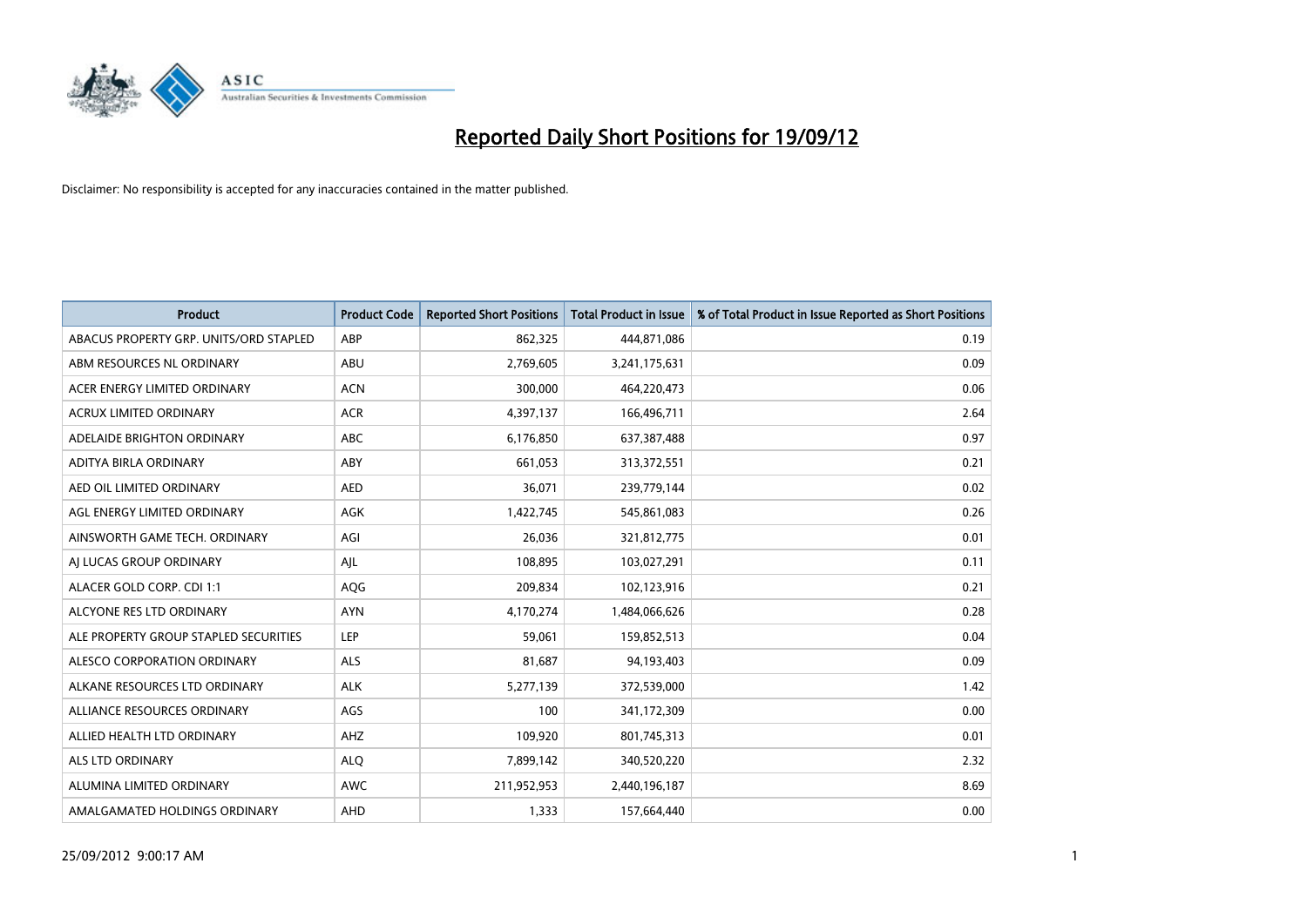

| <b>Product</b>                          | <b>Product Code</b> | <b>Reported Short Positions</b> | <b>Total Product in Issue</b> | % of Total Product in Issue Reported as Short Positions |
|-----------------------------------------|---------------------|---------------------------------|-------------------------------|---------------------------------------------------------|
| AMCOR LIMITED ORDINARY                  | <b>AMC</b>          | 4,131,204                       | 1,206,684,923                 | 0.34                                                    |
| AMP LIMITED ORDINARY                    | AMP                 | 7,859,258                       | 2,894,931,180                 | 0.27                                                    |
| AMPELLA MINING ORDINARY                 | <b>AMX</b>          | 5,102,191                       | 246,800,493                   | 2.07                                                    |
| ANGLOGOLD ASHANTI CDI 5:1               | AGG                 | 1,000                           | 89,207,765                    | 0.00                                                    |
| ANSELL LIMITED ORDINARY                 | <b>ANN</b>          | 4,536,400                       | 130,745,985                   | 3.47                                                    |
| ANTARES ENERGY LTD ORDINARY             | <b>AZZ</b>          | 350,757                         | 257,000,000                   | 0.14                                                    |
| ANZ BANKING GRP LTD ORDINARY            | ANZ                 | 8,922,355                       | 2,717,289,534                 | 0.33                                                    |
| APA GROUP STAPLED SECURITIES            | <b>APA</b>          | 33,601,413                      | 651,633,068                   | 5.16                                                    |
| APN NEWS & MEDIA ORDINARY               | <b>APN</b>          | 13,046,448                      | 649,010,756                   | 2.01                                                    |
| AQUARIUS PLATINUM. ORDINARY             | <b>AOP</b>          | 18,817,197                      | 472,851,336                   | 3.98                                                    |
| AQUILA RESOURCES ORDINARY               | <b>AQA</b>          | 8,329,197                       | 411,804,442                   | 2.02                                                    |
| ARAFURA RESOURCE LTD ORDINARY           | <b>ARU</b>          | 5,853,535                       | 396,004,144                   | 1.48                                                    |
| ARB CORPORATION ORDINARY                | <b>ARP</b>          | 26,087                          | 72,481,302                    | 0.04                                                    |
| ARDENT LEISURE GROUP STAPLED SECURITIES | AAD                 | 422,048                         | 341,252,614                   | 0.12                                                    |
| ARISTOCRAT LEISURE ORDINARY             | ALL                 | 22,591,608                      | 550,502,889                   | 4.10                                                    |
| ARRIUM LTD ORDINARY                     | ARI                 | 15,276,702                      | 1,345,665,626                 | 1.14                                                    |
| ASCIANO LIMITED ORDINARY                | <b>AIO</b>          | 5,072,593                       | 975,385,664                   | 0.52                                                    |
| ASG GROUP LIMITED ORDINARY              | <b>ASZ</b>          | 596,716                         | 177, 187, 512                 | 0.34                                                    |
| ASPEN GROUP ORD/UNITS STAPLED           | <b>APZ</b>          | 639,753                         | 600,507,326                   | 0.11                                                    |
| ASPIRE MINING LTD ORDINARY              | <b>AKM</b>          | 270,159                         | 620,594,556                   | 0.04                                                    |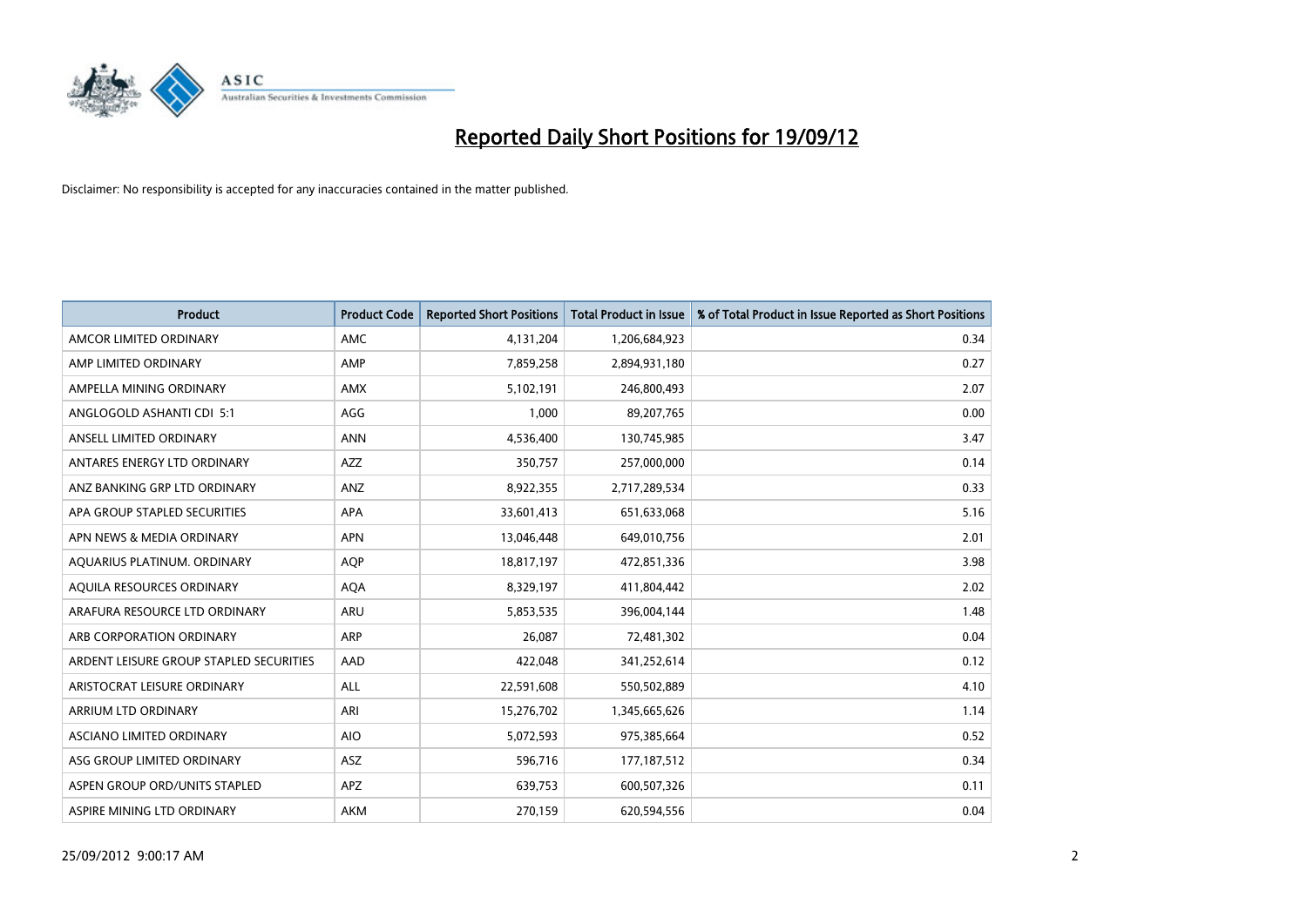

| <b>Product</b>                          | <b>Product Code</b> | <b>Reported Short Positions</b> | Total Product in Issue | % of Total Product in Issue Reported as Short Positions |
|-----------------------------------------|---------------------|---------------------------------|------------------------|---------------------------------------------------------|
| ASTRO JAP PROP GROUP STAPLED SECURITIES | AJA                 | 5.427                           | 58,445,002             | 0.01                                                    |
| ASX LIMITED ORDINARY                    | <b>ASX</b>          | 3,569,735                       | 175,136,729            | 2.04                                                    |
| ATLAS IRON LIMITED ORDINARY             | <b>AGO</b>          | 9,724,129                       | 904,580,993            | 1.07                                                    |
| AURORA OIL & GAS ORDINARY               | <b>AUT</b>          | 7,552,913                       | 447,885,778            | 1.69                                                    |
| AUSDRILL LIMITED ORDINARY               | <b>ASL</b>          | 3,498,117                       | 304,630,621            | 1.15                                                    |
| AUSENCO LIMITED ORDINARY                | AAX                 | 721,145                         | 123,872,665            | 0.58                                                    |
| AUSGOLD LIMITED ORDINARY                | <b>AUC</b>          | 50.000                          | 136,264,601            | 0.04                                                    |
| AUSTAL LIMITED ORDINARY                 | ASB                 | 139,776                         | 188,193,007            | 0.07                                                    |
| AUSTIN ENGINEERING ORDINARY             | ANG                 | 260,021                         | 72,314,403             | 0.36                                                    |
| AUSTRALAND PROPERTY STAPLED SECURITY    | <b>ALZ</b>          | 517,057                         | 576,846,597            | 0.09                                                    |
| AUSTRALIAN AGRICULT, ORDINARY           | AAC                 | 456,057                         | 312,905,085            | 0.15                                                    |
| AUSTRALIAN INFRASTR, UNITS/ORDINARY     | <b>AIX</b>          | 3,059,931                       | 620,733,944            | 0.49                                                    |
| AUSTRALIAN PHARM, ORDINARY              | API                 | 221,817                         | 488,115,883            | 0.05                                                    |
| AUTOMOTIVE HOLDINGS ORDINARY            | AHE                 | 89,518                          | 260,579,682            | 0.03                                                    |
| AVIENNINGS LIMITED ORDINARY             | <b>AVI</b>          | 175,001                         | 274,588,694            | 0.06                                                    |
| AWE LIMITED ORDINARY                    | AWE                 | 3,160,189                       | 521,871,941            | 0.61                                                    |
| AZIMUTH RES LTD ORDINARY                | <b>AZH</b>          | 999,108                         | 418,911,161            | 0.24                                                    |
| <b>BANDANNA ENERGY ORDINARY</b>         | <b>BND</b>          | 3,727,953                       | 528,481,199            | 0.71                                                    |
| <b>BANK OF OUEENSLAND, ORDINARY</b>     | <b>BOQ</b>          | 9,280,751                       | 308,797,224            | 3.01                                                    |
| <b>BANNERMAN RESOURCES ORDINARY</b>     | <b>BMN</b>          | 10.000                          | 302,069,772            | 0.00                                                    |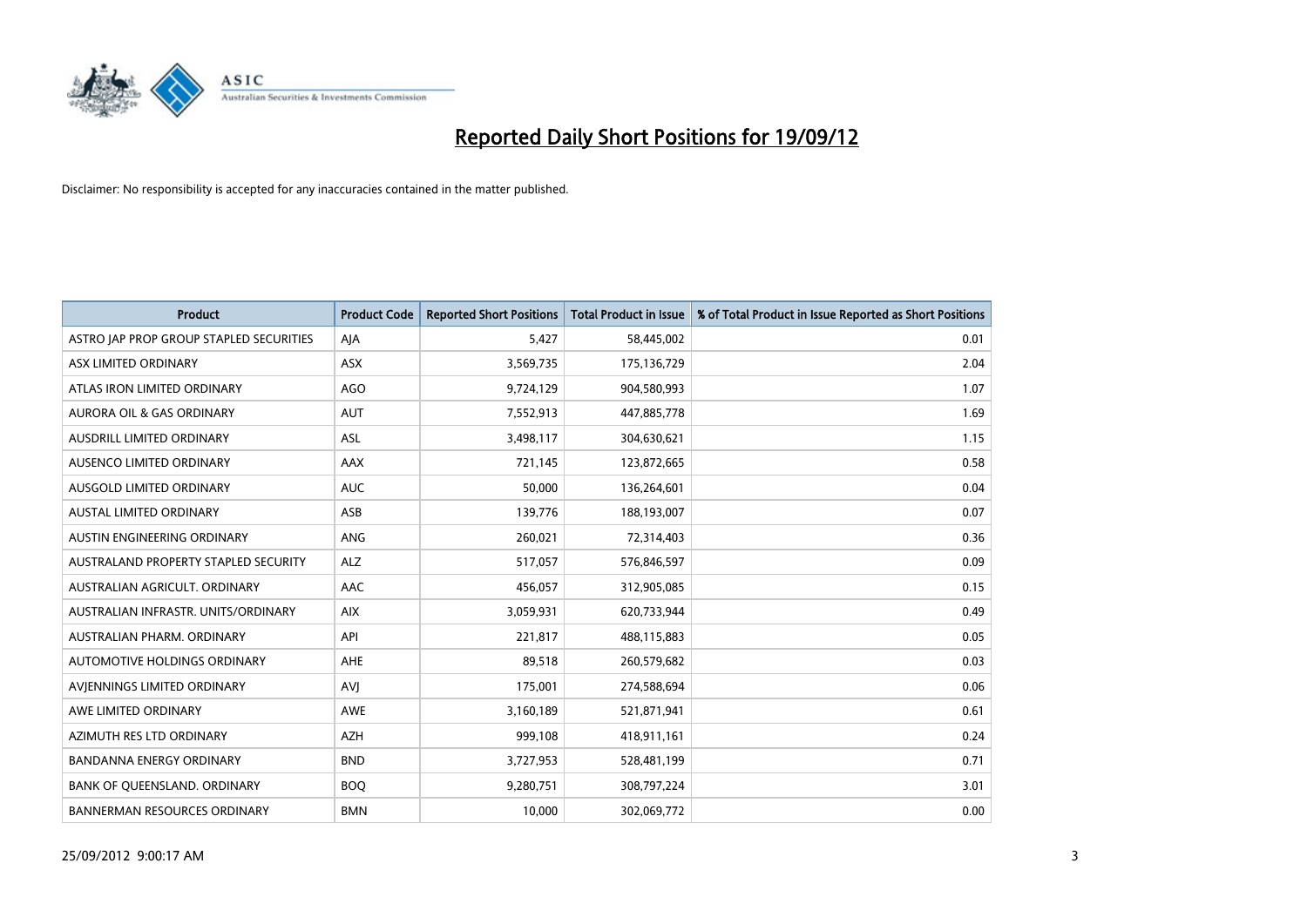

| <b>Product</b>                       | <b>Product Code</b> | <b>Reported Short Positions</b> | <b>Total Product in Issue</b> | % of Total Product in Issue Reported as Short Positions |
|--------------------------------------|---------------------|---------------------------------|-------------------------------|---------------------------------------------------------|
| <b>BASE RES LIMITED ORDINARY</b>     | <b>BSE</b>          | 585,080                         | 460,440,029                   | 0.13                                                    |
| <b>BATHURST RESOURCES ORDINARY</b>   | <b>BTU</b>          | 44,248,747                      | 696,747,997                   | 6.35                                                    |
| <b>BEACH ENERGY LIMITED ORDINARY</b> | <b>BPT</b>          | 24,400,518                      | 1,256,183,762                 | 1.94                                                    |
| BEADELL RESOURCE LTD ORDINARY        | <b>BDR</b>          | 13,518,931                      | 724,704,752                   | 1.87                                                    |
| BENDIGO AND ADELAIDE ORDINARY        | <b>BEN</b>          | 9,057,641                       | 396,683,741                   | 2.28                                                    |
| BERKELEY RESOURCES ORDINARY          | <b>BKY</b>          | 196,395                         | 179,393,273                   | 0.11                                                    |
| BETASHARES ASX RES ETF UNITS         | <b>ORE</b>          | 82,068                          | 6,120,745                     | 1.34                                                    |
| <b>BHP BILLITON LIMITED ORDINARY</b> | <b>BHP</b>          | 9,729,301                       | 3,211,691,105                 | 0.30                                                    |
| <b>BILLABONG ORDINARY</b>            | <b>BBG</b>          | 4,808,848                       | 478,944,292                   | 1.00                                                    |
| <b>BIOTA HOLDINGS ORDINARY</b>       | <b>BTA</b>          | 327,092                         | 182,763,651                   | 0.18                                                    |
| <b>BLACKTHORN RESOURCES ORDINARY</b> | <b>BTR</b>          | 154,031                         | 164,285,950                   | 0.09                                                    |
| <b>BLUESCOPE STEEL LTD ORDINARY</b>  | <b>BSL</b>          | 20,293,268                      | 3,349,185,247                 | 0.61                                                    |
| <b>BOART LONGYEAR ORDINARY</b>       | <b>BLY</b>          | 5,990,470                       | 461,163,412                   | 1.30                                                    |
| <b>BORAL LIMITED, ORDINARY</b>       | <b>BLD</b>          | 44,237,341                      | 758,572,140                   | 5.83                                                    |
| <b>BRADKEN LIMITED ORDINARY</b>      | <b>BKN</b>          | 5,321,546                       | 169,240,662                   | 3.14                                                    |
| <b>BRAMBLES LIMITED ORDINARY</b>     | <b>BXB</b>          | 3,497,558                       | 1,555,204,787                 | 0.22                                                    |
| BT INVESTMENT MNGMNT ORDINARY        | <b>BTT</b>          | 350,467                         | 267,906,977                   | 0.13                                                    |
| BUCCANEER ENERGY LTD ORDINARY        | <b>BCC</b>          | 4,357,589                       | 1,321,445,371                 | 0.33                                                    |
| <b>BURU ENERGY ORDINARY</b>          | <b>BRU</b>          | 10,009,577                      | 251,032,144                   | 3.99                                                    |
| <b>BWP TRUST ORDINARY UNITS</b>      | <b>BWP</b>          | 4,071,306                       | 533,645,790                   | 0.76                                                    |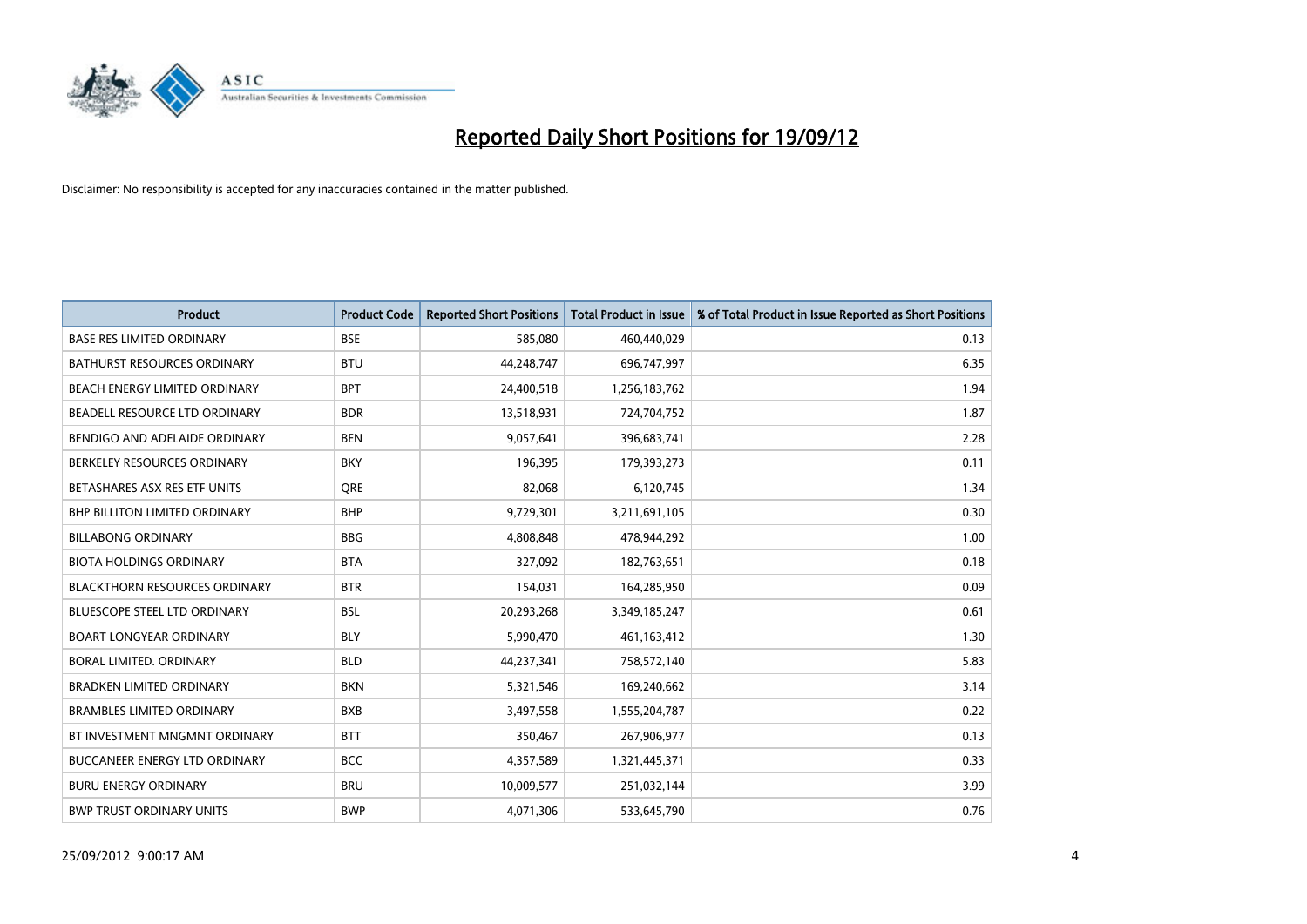

| <b>Product</b>                           | <b>Product Code</b> | <b>Reported Short Positions</b> | <b>Total Product in Issue</b> | % of Total Product in Issue Reported as Short Positions |
|------------------------------------------|---------------------|---------------------------------|-------------------------------|---------------------------------------------------------|
| CABCHARGE AUSTRALIA ORDINARY             | CAB                 | 4,966,887                       | 120,430,683                   | 4.12                                                    |
| CALIBRE GROUP LTD ORDINARY               | <b>CGH</b>          | 252,799                         | 293,192,506                   | 0.09                                                    |
| CALTEX AUSTRALIA ORDINARY                | <b>CTX</b>          | 3,479,601                       | 270,000,000                   | 1.29                                                    |
| CAPE LAMBERT RES LTD ORDINARY            | <b>CFE</b>          | 389,837                         | 689,108,792                   | 0.06                                                    |
| CARABELLA RES LTD ORDINARY               | <b>CLR</b>          | 545,426                         | 133,642,797                   | 0.41                                                    |
| <b>CARBON ENERGY ORDINARY</b>            | <b>CNX</b>          | 303,677                         | 776,306,566                   | 0.04                                                    |
| CARDNO LIMITED ORDINARY                  | CDD                 | 1,652,031                       | 138,578,044                   | 1.19                                                    |
| CARNARVON PETROLEUM ORDINARY             | <b>CVN</b>          | 1,126,156                       | 694,644,634                   | 0.16                                                    |
| CARSALES.COM LTD ORDINARY                | <b>CRZ</b>          | 15,003,486                      | 235,089,159                   | 6.38                                                    |
| CENTRO RETAIL AUST ORD/UNIT STAPLED SEC  | <b>CRF</b>          | 17,741,242                      | 1,427,391,696                 | 1.24                                                    |
| <b>CERAMIC FUEL CELLS ORDINARY</b>       | <b>CFU</b>          | 598,626                         | 1,366,298,863                 | 0.04                                                    |
| CFS RETAIL TRUST GRP STAPLED SECURITIES  | <b>CFX</b>          | 46,494,459                      | 2,828,495,659                 | 1.64                                                    |
| CHALLENGER DIV.PRO. STAPLED UNITS        | <b>CDI</b>          | 16,280                          | 214,101,013                   | 0.01                                                    |
| <b>CHALLENGER INFRAST, STAPLED UNITS</b> | <b>CIF</b>          | 598,964                         | 316,223,785                   | 0.19                                                    |
| <b>CHALLENGER LIMITED ORDINARY</b>       | <b>CGF</b>          | 10,303,438                      | 544,652,710                   | 1.89                                                    |
| CHARTER HALL GROUP STAPLED US PROHIBIT.  | <b>CHC</b>          | 545,025                         | 298,500,312                   | 0.18                                                    |
| <b>CHARTER HALL RETAIL UNITS</b>         | <b>CQR</b>          | 644,814                         | 299,628,571                   | 0.22                                                    |
| <b>CHORUS LIMITED ORDINARY</b>           | <b>CNU</b>          | 926,305                         | 385,082,123                   | 0.24                                                    |
| CITIGOLD CORP LTD ORDINARY               | <b>CTO</b>          | 1,055,317                       | 1,238,622,051                 | 0.09                                                    |
| <b>CLOUGH LIMITED ORDINARY</b>           | <b>CLO</b>          | 172,496                         | 773,989,006                   | 0.02                                                    |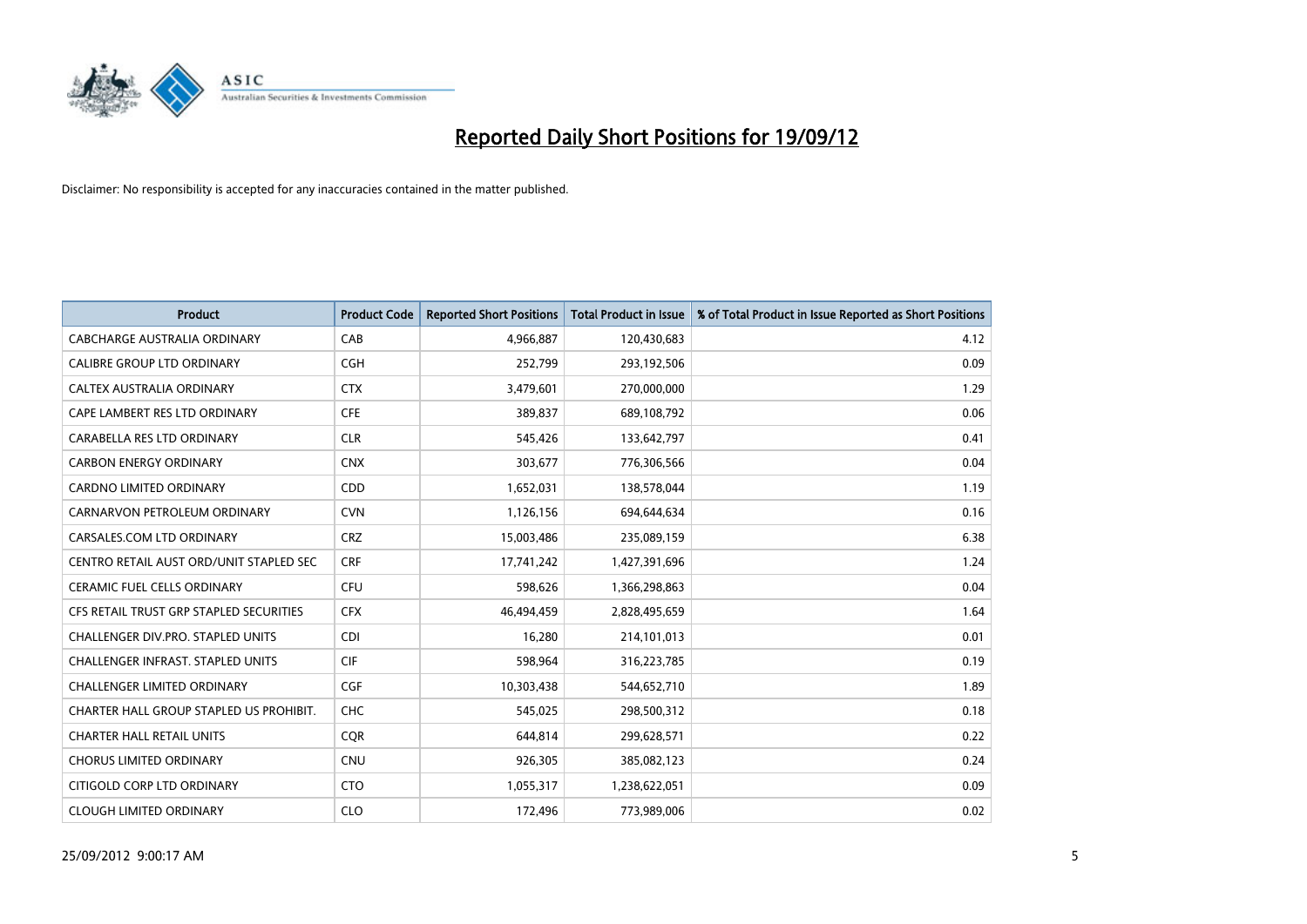

| <b>Product</b>                          | <b>Product Code</b> | <b>Reported Short Positions</b> | <b>Total Product in Issue</b> | % of Total Product in Issue Reported as Short Positions |
|-----------------------------------------|---------------------|---------------------------------|-------------------------------|---------------------------------------------------------|
| <b>CNPR GRP UNITS/ORD STAPLED</b>       | <b>CNP</b>          | 2,537                           | 972,414,514                   | 0.00                                                    |
| COAL OF AFRICA LTD ORDINARY             | <b>CZA</b>          | 101,699                         | 800,951,034                   | 0.01                                                    |
| <b>COALSPUR MINES LTD ORDINARY</b>      | <b>CPL</b>          | 13,250,221                      | 620,729,899                   | 2.13                                                    |
| COBAR CONSOLIDATED ORDINARY             | CCU                 | 129,884                         | 210,101,187                   | 0.06                                                    |
| COCA-COLA AMATIL ORDINARY               | <b>CCL</b>          | 3,129,346                       | 761,319,007                   | 0.41                                                    |
| <b>COCHLEAR LIMITED ORDINARY</b>        | <b>COH</b>          | 4,714,779                       | 56,972,605                    | 8.28                                                    |
| <b>COCKATOO COAL ORDINARY</b>           | <b>COK</b>          | 14,821,000                      | 1,016,746,908                 | 1.46                                                    |
| <b>COLLINS FOODS LTD ORDINARY</b>       | <b>CKF</b>          | 23,670                          | 93,000,003                    | 0.03                                                    |
| COMMONWEALTH BANK, ORDINARY             | <b>CBA</b>          | 20,101,718                      | 1,592,154,780                 | 1.26                                                    |
| COMMONWEALTH PROP ORDINARY UNITS        | <b>CPA</b>          | 18,739,732                      | 2,347,003,413                 | 0.80                                                    |
| <b>COMPASS RESOURCES ORDINARY</b>       | <b>CMR</b>          | 7,472                           | 1,403,744,100                 | 0.00                                                    |
| <b>COMPUTERSHARE LTD ORDINARY</b>       | CPU                 | 7,086,310                       | 555,664,059                   | 1.28                                                    |
| CONSOLIDATED MEDIA. ORDINARY            | <b>CMI</b>          | 59,889                          | 561,834,996                   | 0.01                                                    |
| CONTINENTAL COAL LTD ORDINARY           | CCC                 | 983                             | 445,894,046                   | 0.00                                                    |
| <b>COOPER ENERGY LTD ORDINARY</b>       | <b>COE</b>          | 55,762                          | 328,694,257                   | 0.02                                                    |
| CREDIT CORP GROUP ORDINARY              | <b>CCP</b>          | 51,359                          | 45,571,114                    | 0.11                                                    |
| <b>CROMWELL PROP STAPLED SECURITIES</b> | <b>CMW</b>          | 102,853                         | 1,172,569,708                 | 0.01                                                    |
| <b>CROWN LIMITED ORDINARY</b>           | <b>CWN</b>          | 6,624,514                       | 728,394,185                   | 0.91                                                    |
| <b>CSG LIMITED ORDINARY</b>             | CSV                 | 889,652                         | 282,567,499                   | 0.31                                                    |
| <b>CSL LIMITED ORDINARY</b>             | <b>CSL</b>          | 3,268,433                       | 505,283,826                   | 0.65                                                    |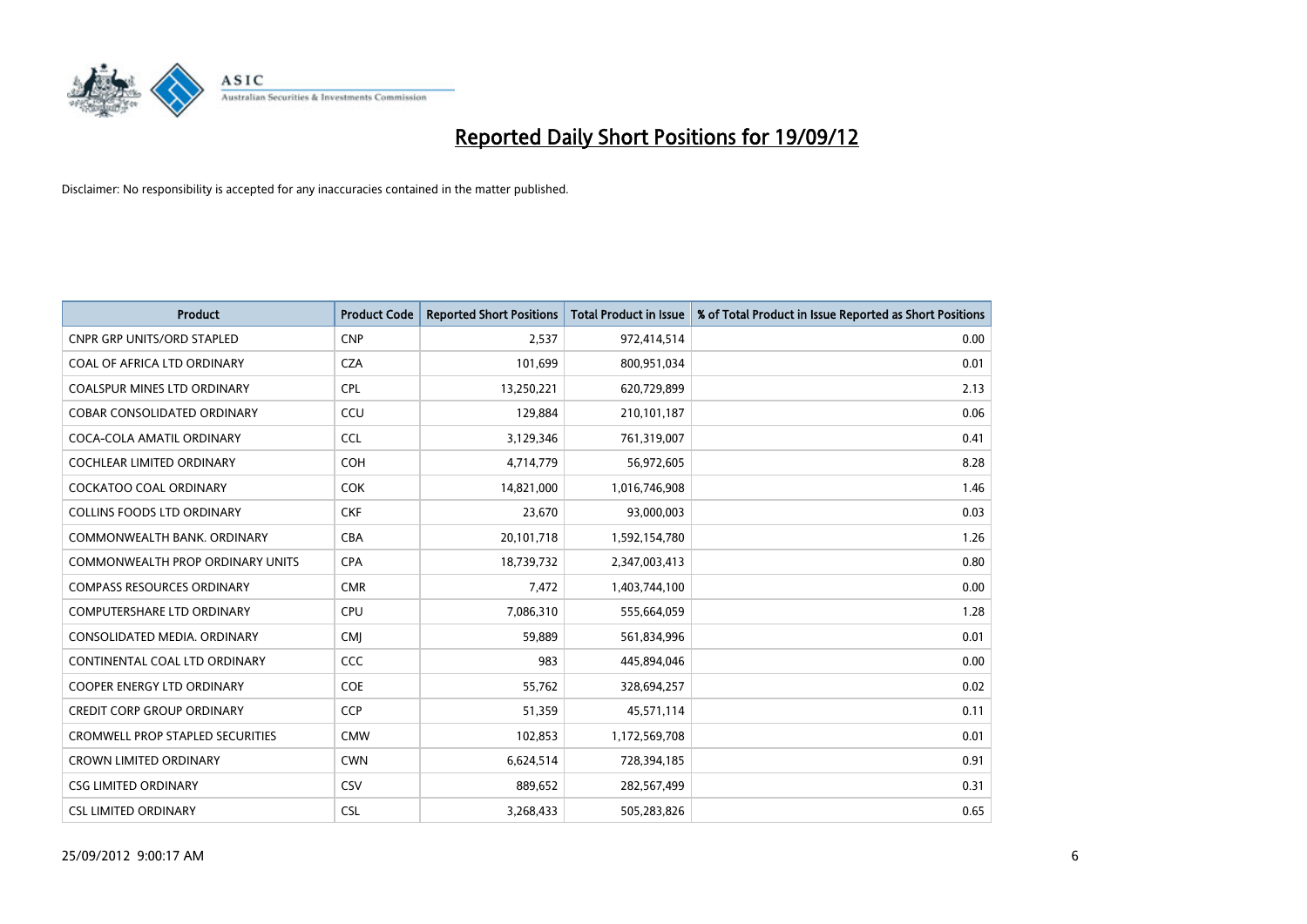

| <b>Product</b>                      | <b>Product Code</b> | <b>Reported Short Positions</b> | <b>Total Product in Issue</b> | % of Total Product in Issue Reported as Short Positions |
|-------------------------------------|---------------------|---------------------------------|-------------------------------|---------------------------------------------------------|
| <b>CSR LIMITED ORDINARY</b>         | <b>CSR</b>          | 48,642,689                      | 506,000,315                   | 9.61                                                    |
| <b>CUDECO LIMITED ORDINARY</b>      | CDU                 | 4,959,013                       | 188,043,961                   | 2.64                                                    |
| <b>CUE ENERGY RESOURCE ORDINARY</b> | <b>CUE</b>          | 24,777                          | 698,119,720                   | 0.00                                                    |
| DART ENERGY LTD ORDINARY            | <b>DTE</b>          | 16,395,109                      | 769,340,406                   | 2.13                                                    |
| DAVID JONES LIMITED ORDINARY        | <b>DIS</b>          | 53,798,087                      | 528,655,600                   | 10.18                                                   |
| DECMIL GROUP LIMITED ORDINARY       | <b>DCG</b>          | 813,727                         | 167, 567, 757                 | 0.49                                                    |
| DEXUS PROPERTY GROUP STAPLED UNITS  | <b>DXS</b>          | 11,204,423                      | 4,839,024,176                 | 0.23                                                    |
| DISCOVERY METALS LTD ORDINARY       | <b>DML</b>          | 11,887,632                      | 483,794,898                   | 2.46                                                    |
| DOMINO PIZZA ENTERPR ORDINARY       | <b>DMP</b>          | 296,142                         | 70,092,674                    | 0.42                                                    |
| DORAY MINERALS LTD ORDINARY         | <b>DRM</b>          | 204,464                         | 81,626,525                    | 0.25                                                    |
| DOWNER EDI LIMITED ORDINARY         | <b>DOW</b>          | 8,574,266                       | 429,100,296                   | 2.00                                                    |
| DRILLSEARCH ENERGY ORDINARY         | <b>DLS</b>          | 2,029,468                       | 386,468,803                   | 0.53                                                    |
| DUET GROUP STAPLED US PROHIBIT.     | <b>DUE</b>          | 6,809,912                       | 1,116,638,606                 | 0.61                                                    |
| DULUXGROUP LIMITED ORDINARY         | <b>DLX</b>          | 7,857,613                       | 368,984,902                   | 2.13                                                    |
| ECHO ENTERTAINMENT ORDINARY         | EGP                 | 19,717,606                      | 825,672,730                   | 2.39                                                    |
| ELDERS LIMITED ORDINARY             | <b>ELD</b>          | 17,919,064                      | 448,598,480                   | 3.99                                                    |
| ELEMENTAL MINERALS ORDINARY         | <b>ELM</b>          | 100,303                         | 243,614,280                   | 0.04                                                    |
| ELEMENTOS LIMITED ORDINARY          | <b>ELT</b>          | 16                              | 82,383,526                    | 0.00                                                    |
| <b>EMECO HOLDINGS ORDINARY</b>      | <b>EHL</b>          | 5,380,260                       | 631,237,586                   | 0.85                                                    |
| <b>ENDEAVOUR MIN CORP CDI 1:1</b>   | <b>EVR</b>          | 301,330                         | 119,771,509                   | 0.25                                                    |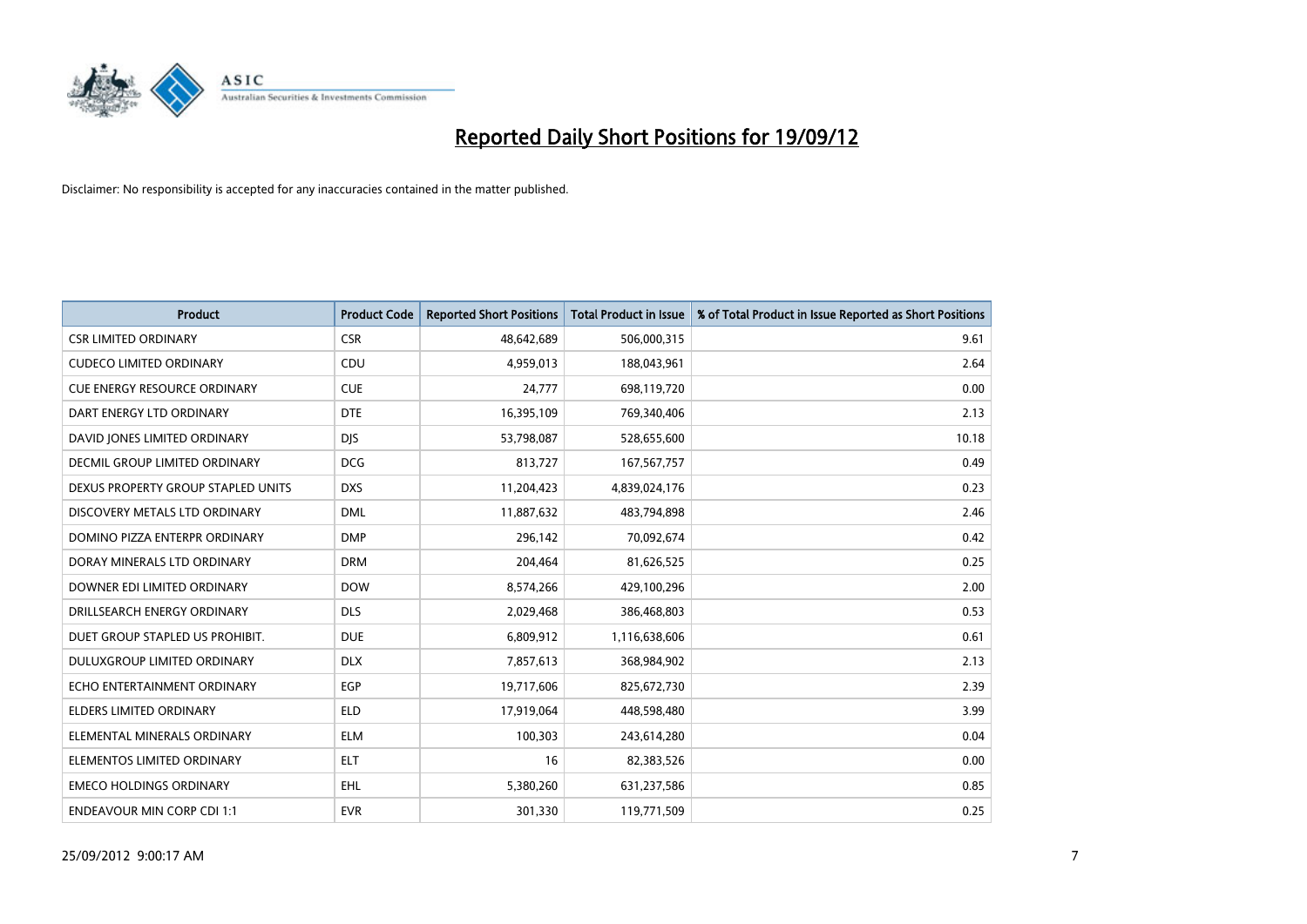

| <b>Product</b>                               | <b>Product Code</b> | <b>Reported Short Positions</b> | <b>Total Product in Issue</b> | % of Total Product in Issue Reported as Short Positions |
|----------------------------------------------|---------------------|---------------------------------|-------------------------------|---------------------------------------------------------|
| <b>ENERGY RESOURCES ORDINARY 'A'</b>         | <b>ERA</b>          | 6,534,788                       | 517,725,062                   | 1.26                                                    |
| ENERGY WORLD CORPOR. ORDINARY                | <b>EWC</b>          | 18,574,504                      | 1,734,166,672                 | 1.07                                                    |
| ENVESTRA LIMITED ORDINARY                    | <b>ENV</b>          | 16,543,340                      | 1,572,392,111                 | 1.05                                                    |
| EQUATORIAL RES LTD ORDINARY                  | EQX                 | 45,575                          | 117,235,353                   | 0.04                                                    |
| EVOLUTION MINING LTD ORDINARY                | <b>EVN</b>          | 1,654,083                       | 707,605,713                   | 0.23                                                    |
| FAIRFAX MEDIA LTD ORDINARY                   | <b>FXI</b>          | 269,953,605                     | 2,351,955,725                 | 11.48                                                   |
| <b>FAR LTD ORDINARY</b>                      | <b>FAR</b>          | 21,000,000                      | 2,499,846,742                 | 0.84                                                    |
| FINBAR GROUP LIMITED ORDINARY                | <b>FRI</b>          | 6,795                           | 214,824,630                   | 0.00                                                    |
| FISHER & PAYKEL APP. ORDINARY                | <b>FPA</b>          | 850,000                         | 724,235,162                   | 0.12                                                    |
| FISHER & PAYKEL H. ORDINARY                  | <b>FPH</b>          | 34,877                          | 538,087,084                   | 0.01                                                    |
| <b>FKP PROPERTY GROUP STAPLED SECURITIES</b> | <b>FKP</b>          | 71,173,244                      | 1,969,802,508                 | 3.61                                                    |
| FLEETWOOD CORP ORDINARY                      | <b>FWD</b>          | 1,187,262                       | 59,304,823                    | 2.00                                                    |
| FLETCHER BUILDING ORDINARY                   | <b>FBU</b>          | 9,276,943                       | 682,866,936                   | 1.36                                                    |
| FLEXIGROUP LIMITED ORDINARY                  | <b>FXL</b>          | 135,706                         | 286,723,056                   | 0.05                                                    |
| <b>FLIGHT CENTRE ORDINARY</b>                | <b>FLT</b>          | 13,437,550                      | 100,122,666                   | 13.42                                                   |
| <b>FLINDERS MINES LTD ORDINARY</b>           | <b>FMS</b>          | 998,257                         | 1,821,300,404                 | 0.05                                                    |
| <b>FOCUS MINERALS LTD ORDINARY</b>           | <b>FML</b>          | 1,103,300                       | 4,320,773,701                 | 0.03                                                    |
| FORGE GROUP LIMITED ORDINARY                 | FGE                 | 559,646                         | 86,169,014                    | 0.65                                                    |
| FORTESCUE METALS GRP ORDINARY                | <b>FMG</b>          | 219,914,820                     | 3,113,798,659                 | 7.06                                                    |
| <b>G.U.D. HOLDINGS ORDINARY</b>              | GUD                 | 1,230,025                       | 71,341,319                    | 1.72                                                    |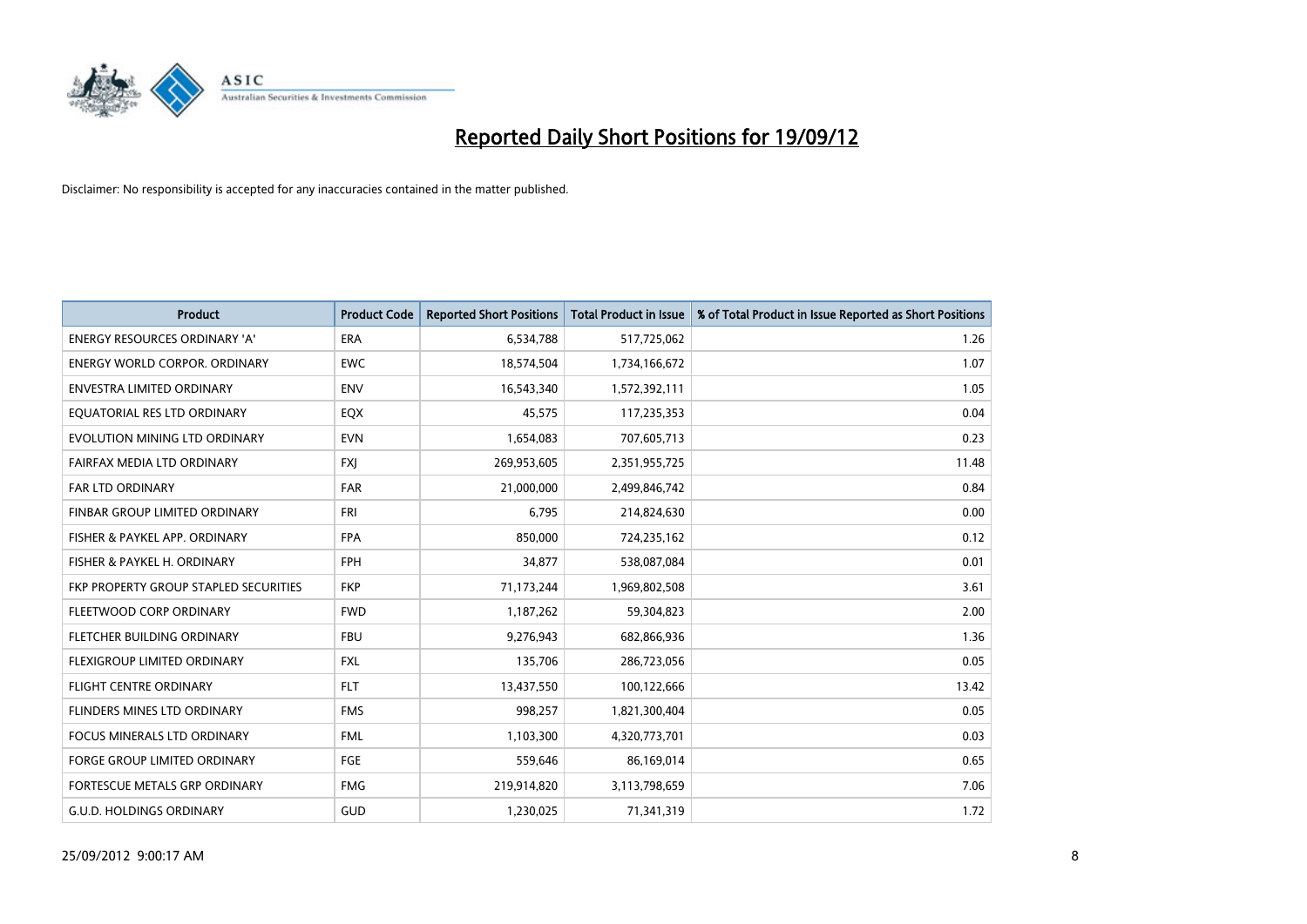

| <b>Product</b>                            | <b>Product Code</b> | <b>Reported Short Positions</b> | <b>Total Product in Issue</b> | % of Total Product in Issue Reported as Short Positions |
|-------------------------------------------|---------------------|---------------------------------|-------------------------------|---------------------------------------------------------|
| <b>G8 EDUCATION LIMITED ORDINARY</b>      | <b>GEM</b>          | 127,500                         | 205,303,926                   | 0.06                                                    |
| <b>GALAXY RESOURCES ORDINARY</b>          | <b>GXY</b>          | 5,006,708                       | 506,359,341                   | 0.99                                                    |
| <b>GENETIC TECHNOLOGIES ORDINARY</b>      | <b>GTG</b>          | 840,270                         | 464,771,819                   | 0.18                                                    |
| <b>GEODYNAMICS LIMITED ORDINARY</b>       | GDY                 | 850                             | 406,452,608                   | 0.00                                                    |
| <b>GINDALBIE METALS LTD ORDINARY</b>      | <b>GBG</b>          | 59,285,561                      | 1,247,487,454                 | 4.75                                                    |
| <b>GOLD ROAD RES LTD ORDINARY</b>         | GOR                 | 158,770                         | 390,015,665                   | 0.04                                                    |
| <b>GOODMAN FIELDER, ORDINARY</b>          | <b>GFF</b>          | 32,951,553                      | 1,955,559,207                 | 1.69                                                    |
| <b>GOODMAN GROUP STAPLED US PROHIBIT.</b> | <b>GMG</b>          | 11,537,656                      | 1,607,517,309                 | 0.72                                                    |
| <b>GPT GROUP STAPLED SEC.</b>             | <b>GPT</b>          | 7,000,392                       | 1,766,785,075                 | 0.40                                                    |
| <b>GRAINCORP LIMITED A CLASS ORDINARY</b> | <b>GNC</b>          | 2,686,086                       | 210,467,800                   | 1.28                                                    |
| <b>GRANGE RESOURCES. ORDINARY</b>         | <b>GRR</b>          | 1,842,646                       | 1,155,487,102                 | 0.16                                                    |
| <b>GREENLAND MIN EN LTD ORDINARY</b>      | GGG                 | 3,557,417                       | 416,590,488                   | 0.85                                                    |
| <b>GRYPHON MINERALS LTD ORDINARY</b>      | GRY                 | 20,161,384                      | 348,264,983                   | 5.79                                                    |
| <b>GUILDFORD COAL LTD ORDINARY</b>        | <b>GUF</b>          | 2,342,180                       | 521,046,899                   | 0.45                                                    |
| <b>GUIARAT NRE COAL LTD ORDINARY</b>      | <b>GNM</b>          | 8,100                           | 1,123,137,858                 | 0.00                                                    |
| <b>GUNNS LIMITED ORDINARY</b>             | <b>GNS</b>          | 51,530,563                      | 848,401,559                   | 6.07                                                    |
| <b>GWA GROUP LTD ORDINARY</b>             | <b>GWA</b>          | 10,411,470                      | 302,005,514                   | 3.45                                                    |
| <b>HARVEY NORMAN ORDINARY</b>             | <b>HVN</b>          | 95,936,691                      | 1,062,316,784                 | 9.03                                                    |
| HASTIE GROUP LIMITED ORDINARY             | <b>HST</b>          | 233,914                         | 137,353,504                   | 0.17                                                    |
| HASTINGS DIVERSIFIED STAPLED SECURITY     | <b>HDF</b>          | 323,330                         | 530,001,072                   | 0.06                                                    |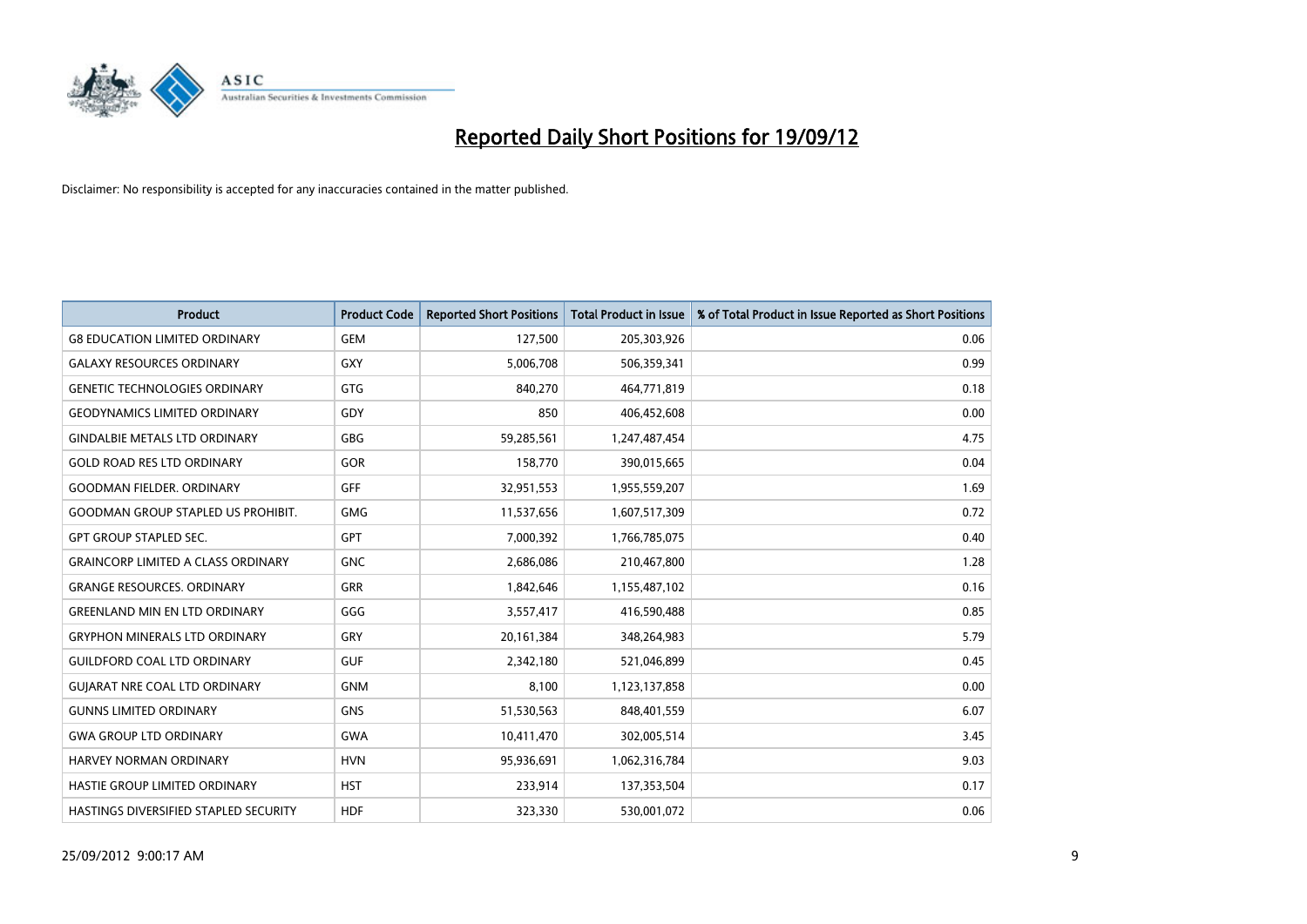

| <b>Product</b>                                | <b>Product Code</b> | <b>Reported Short Positions</b> | <b>Total Product in Issue</b> | % of Total Product in Issue Reported as Short Positions |
|-----------------------------------------------|---------------------|---------------------------------|-------------------------------|---------------------------------------------------------|
| <b>HENDERSON GROUP CDI 1:1</b>                | <b>HGG</b>          | 7,282,332                       | 703,767,300                   | 1.03                                                    |
| HFA HOLDINGS LIMITED ORDINARY                 | <b>HFA</b>          | 3,809                           | 117,332,831                   | 0.00                                                    |
| HILLGROVE RES LTD ORDINARY                    | <b>HGO</b>          | 2,546,474                       | 1,022,760,221                 | 0.25                                                    |
| HILLS HOLDINGS LTD ORDINARY                   | <b>HIL</b>          | 2,787,981                       | 246,500,444                   | 1.13                                                    |
| HORIZON OIL LIMITED ORDINARY                  | <b>HZN</b>          | 23,698,742                      | 1,130,811,515                 | 2.10                                                    |
| <b>ICON ENERGY LIMITED ORDINARY</b>           | <b>ICN</b>          | 72                              | 469,301,394                   | 0.00                                                    |
| <b>IINET LIMITED ORDINARY</b>                 | <b>IIN</b>          | 1,607                           | 161,038,847                   | 0.00                                                    |
| ILUKA RESOURCES ORDINARY                      | ILU                 | 48,282,045                      | 418,700,517                   | 11.53                                                   |
| <b>IMDEX LIMITED ORDINARY</b>                 | <b>IMD</b>          | 727,447                         | 208,235,426                   | 0.35                                                    |
| <b>INCITEC PIVOT ORDINARY</b>                 | IPL                 | 8,807,049                       | 1,628,730,107                 | 0.54                                                    |
| INDEPENDENCE GROUP ORDINARY                   | <b>IGO</b>          | 11,796,144                      | 232,882,535                   | 5.07                                                    |
| <b>INDOPHIL RESOURCES ORDINARY</b>            | <b>IRN</b>          | 1,263,024                       | 1,203,146,194                 | 0.10                                                    |
| INDUSTREA LIMITED ORDINARY                    | IDL                 | 7,525,024                       | 370,268,218                   | 2.03                                                    |
| <b>INFIGEN ENERGY STAPLED SECURITIES</b>      | <b>IFN</b>          | 3,246,636                       | 762,265,972                   | 0.43                                                    |
| <b>INSURANCE AUSTRALIA ORDINARY</b>           | IAG                 | 7,688,297                       | 2,079,034,021                 | 0.37                                                    |
| INTEGRA MINING LTD. ORDINARY                  | <b>IGR</b>          | 1,949,532                       | 934,440,899                   | 0.21                                                    |
| <b>INTREPID MINES ORDINARY</b>                | <b>IAU</b>          | 5,707,467                       | 553,721,671                   | 1.03                                                    |
| <b>INVESTA OFFICE FUND STAPLED SECURITIES</b> | <b>IOF</b>          | 3,365,201                       | 614,047,458                   | 0.55                                                    |
| <b>INVOCARE LIMITED ORDINARY</b>              | IVC                 | 3,329,454                       | 110,030,298                   | 3.03                                                    |
| <b>ION LIMITED ORDINARY</b>                   | <b>ION</b>          | 164,453                         | 256,365,105                   | 0.06                                                    |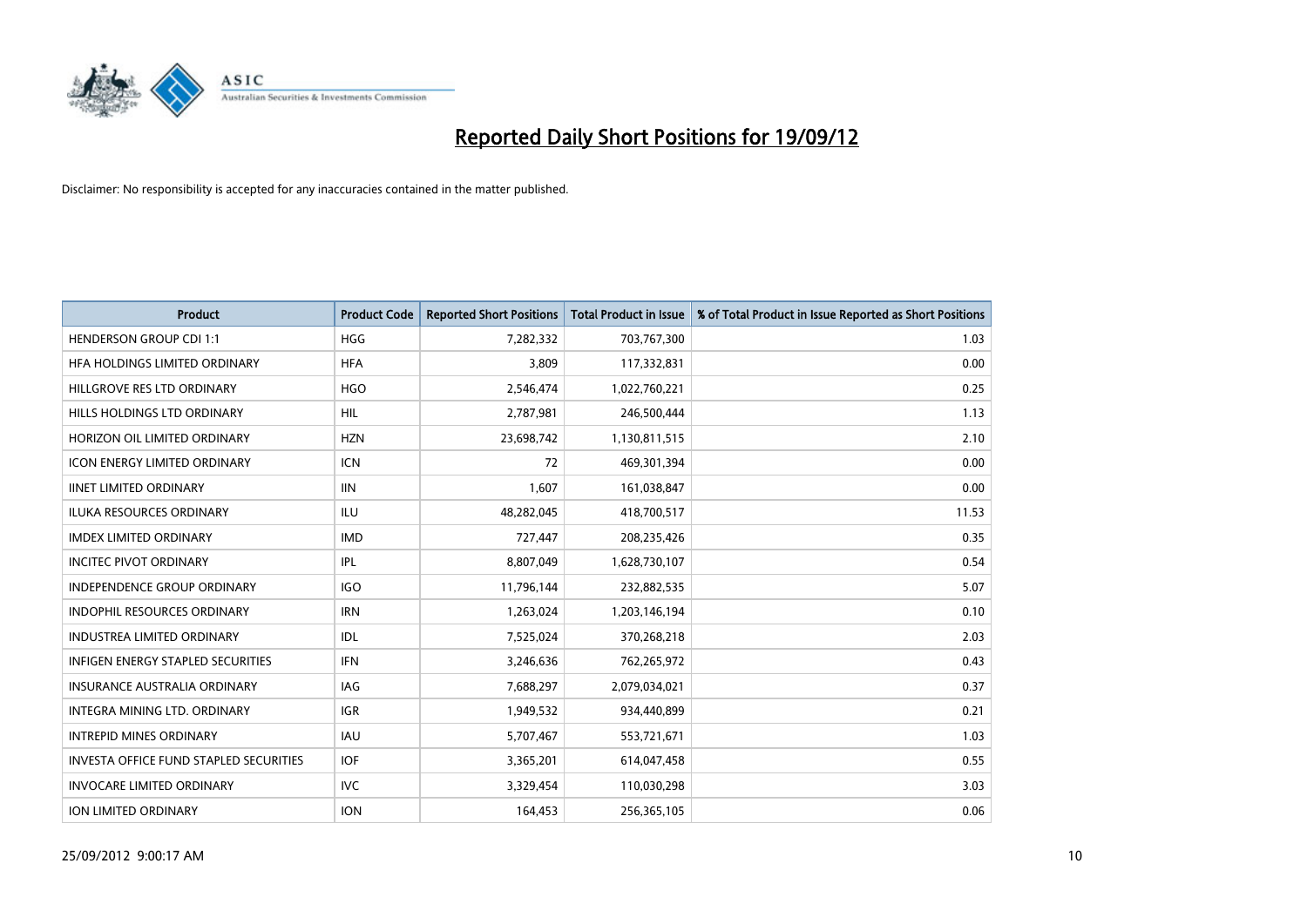

| <b>Product</b>                            | <b>Product Code</b> | <b>Reported Short Positions</b> | <b>Total Product in Issue</b> | % of Total Product in Issue Reported as Short Positions |
|-------------------------------------------|---------------------|---------------------------------|-------------------------------|---------------------------------------------------------|
| <b>IOOF HOLDINGS LTD ORDINARY</b>         | IFL                 | 2,340,483                       | 229,794,395                   | 1.02                                                    |
| <b>IRESS LIMITED ORDINARY</b>             | <b>IRE</b>          | 2,424,836                       | 128,620,231                   | 1.89                                                    |
| <b>IRON ORE HOLDINGS ORDINARY</b>         | <b>IOH</b>          | 39,352                          | 161,174,005                   | 0.02                                                    |
| ISHARES FTSE CHINA25 CDI 1:1              | IZZ                 | 30,546                          | 128,250,000                   | 0.02                                                    |
| ISHARES MSCI AUS 200 ISHARES MSCI AUS 200 | <b>IOZ</b>          | 11,013                          | 5,705,098                     | 0.19                                                    |
| ISHARES S&P EU 350 CDI 1:1                | <b>IEU</b>          | 1,265                           | 50,800,000                    | 0.00                                                    |
| <b>IVANHOE AUSTRALIA ORDINARY</b>         | <b>IVA</b>          | 2,390,108                       | 555,476,873                   | 0.43                                                    |
| JAMES HARDIE INDUST CHESS DEPOSITARY INT  | <b>IHX</b>          | 8,895,169                       | 439,542,775                   | 2.02                                                    |
| <b>IB HI-FI LIMITED ORDINARY</b>          | <b>IBH</b>          | 21,298,845                      | 98,850,643                    | 21.55                                                   |
| <b>JUPITER MINES ORDINARY</b>             | <b>IMS</b>          | 84                              | 2,281,835,383                 | 0.00                                                    |
| KAGARA LTD ORDINARY                       | <b>KZL</b>          | 3,000,879                       | 798,953,117                   | 0.38                                                    |
| KANGAROO RES LTD ORDINARY                 | <b>KRL</b>          | 2,544,962                       | 3,434,430,012                 | 0.07                                                    |
| KAROON GAS AUSTRALIA ORDINARY             | <b>KAR</b>          | 1,692,345                       | 221,420,769                   | 0.76                                                    |
| KATHMANDU HOLD LTD ORDINARY               | <b>KMD</b>          | 1,090,879                       | 200,165,940                   | 0.54                                                    |
| <b>KBL MINING LIMITED ORDINARY</b>        | <b>KBL</b>          | 1,820                           | 285,421,456                   | 0.00                                                    |
| KENTOR GOLD LIMITED ORDINARY              | KGL                 | 275                             | 140,040,563                   | 0.00                                                    |
| KINGSGATE CONSOLID. ORDINARY              | <b>KCN</b>          | 8,405,202                       | 151,347,122                   | 5.55                                                    |
| KINGSROSE MINING LTD ORDINARY             | <b>KRM</b>          | 64,941                          | 289,318,617                   | 0.02                                                    |
| LEIGHTON HOLDINGS ORDINARY                | LEI                 | 14,305,153                      | 337,087,596                   | 4.24                                                    |
| LEND LEASE GROUP UNIT/ORD STAPLED         | LLC                 | 5,919,061                       | 572,789,827                   | 1.03                                                    |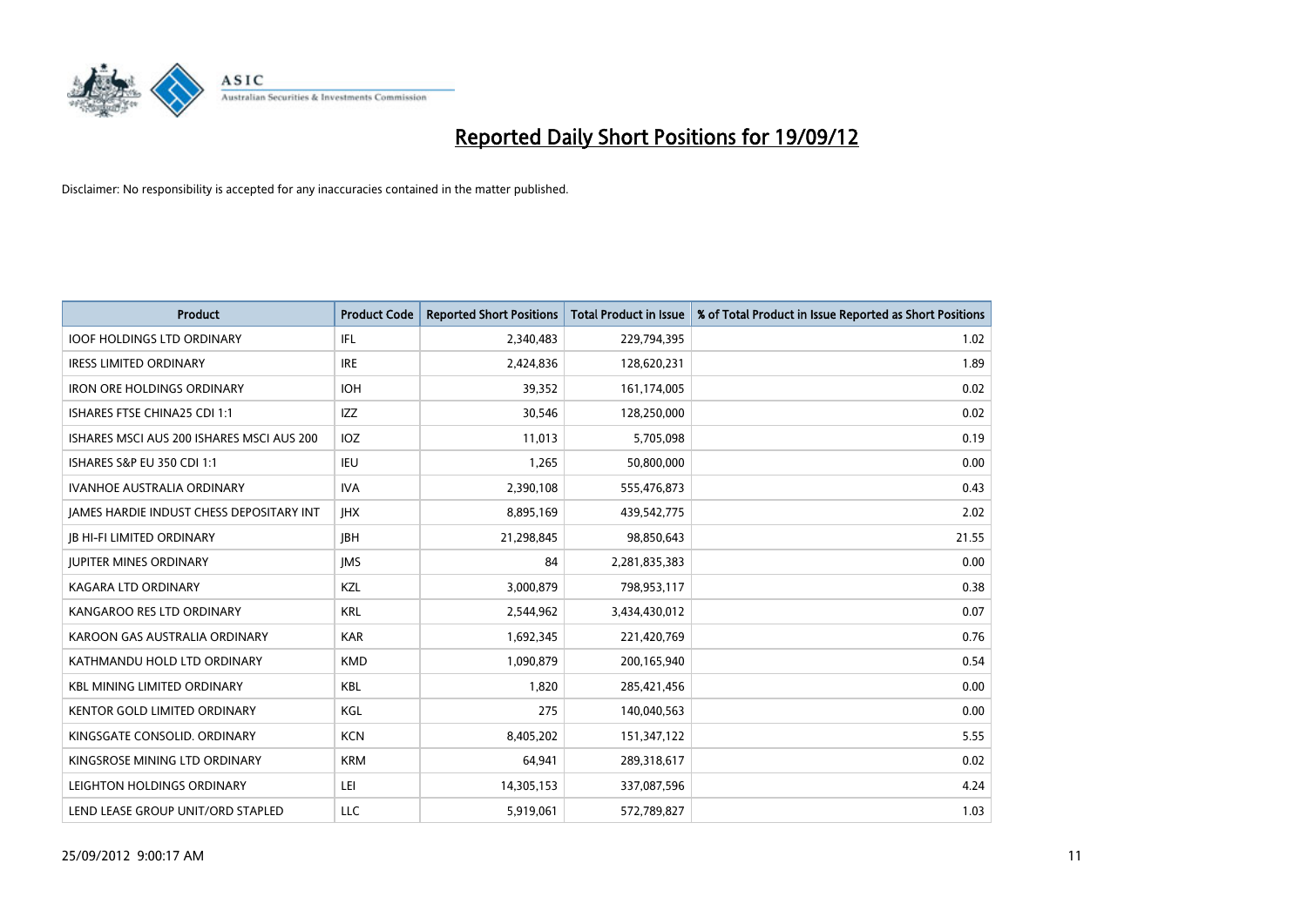

| <b>Product</b>                        | <b>Product Code</b> | <b>Reported Short Positions</b> | <b>Total Product in Issue</b> | % of Total Product in Issue Reported as Short Positions |
|---------------------------------------|---------------------|---------------------------------|-------------------------------|---------------------------------------------------------|
| LINC ENERGY LTD ORDINARY              | <b>LNC</b>          | 40,674,242                      | 504,487,631                   | 8.06                                                    |
| LIQUEFIED NATURAL ORDINARY            | LNG                 | 272,800                         | 267,699,015                   | 0.10                                                    |
| LYNAS CORPORATION ORDINARY            | <b>LYC</b>          | 235,779,914                     | 1,716,129,131                 | 13.74                                                   |
| M2 TELECOMMUNICATION ORDINARY         | <b>MTU</b>          | 3,373,015                       | 156,806,954                   | 2.15                                                    |
| <b>MACMAHON HOLDINGS ORDINARY</b>     | <b>MAH</b>          | 3,149,330                       | 741,316,038                   | 0.42                                                    |
| MACQ ATLAS ROADS GRP ORDINARY STAPLED | <b>MOA</b>          | 4,591,794                       | 478,531,436                   | 0.96                                                    |
| MACQUARIE GROUP LTD ORDINARY          | <b>MOG</b>          | 7,703,553                       | 340,053,849                   | 2.27                                                    |
| MAGELLAN FIN GRP LTD ORDINARY         | <b>MFG</b>          | 7,851                           | 152,558,341                   | 0.01                                                    |
| MAGELLAN FLAGSHIP ORDINARY            | <b>MFF</b>          | 220                             | 344,844,354                   | 0.00                                                    |
| MARENGO MINING ORDINARY               | <b>MGO</b>          | 39,850                          | 1,137,720,551                 | 0.00                                                    |
| MASTERMYNE GROUP LTD ORDINARY         | <b>MYE</b>          | 20,000                          | 75,367,514                    | 0.03                                                    |
| <b>MATRIX C &amp; E LTD ORDINARY</b>  | <b>MCE</b>          | 1,024,603                       | 94,555,428                    | 1.08                                                    |
| MAVERICK DRILLING ORDINARY            | <b>MAD</b>          | 3,646,180                       | 452,726,751                   | 0.81                                                    |
| MCMILLAN SHAKESPEARE ORDINARY         | <b>MMS</b>          | 581                             | 74,523,965                    | 0.00                                                    |
| MEDUSA MINING LTD ORDINARY            | <b>MML</b>          | 1,755,395                       | 188,903,911                   | 0.93                                                    |
| MELBOURNE IT LIMITED ORDINARY         | <b>MLB</b>          | 14,302                          | 81,965,992                    | 0.02                                                    |
| MEO AUSTRALIA LTD ORDINARY            | <b>MEO</b>          | 4,790,461                       | 539,913,260                   | 0.89                                                    |
| <b>MERMAID MARINE ORDINARY</b>        | <b>MRM</b>          | 1,673,989                       | 221,618,033                   | 0.76                                                    |
| MESOBLAST LIMITED ORDINARY            | <b>MSB</b>          | 18,227,920                      | 284,478,361                   | 6.41                                                    |
| METALS X LIMITED ORDINARY             | <b>MLX</b>          | 1,760,971                       | 1,316,663,257                 | 0.13                                                    |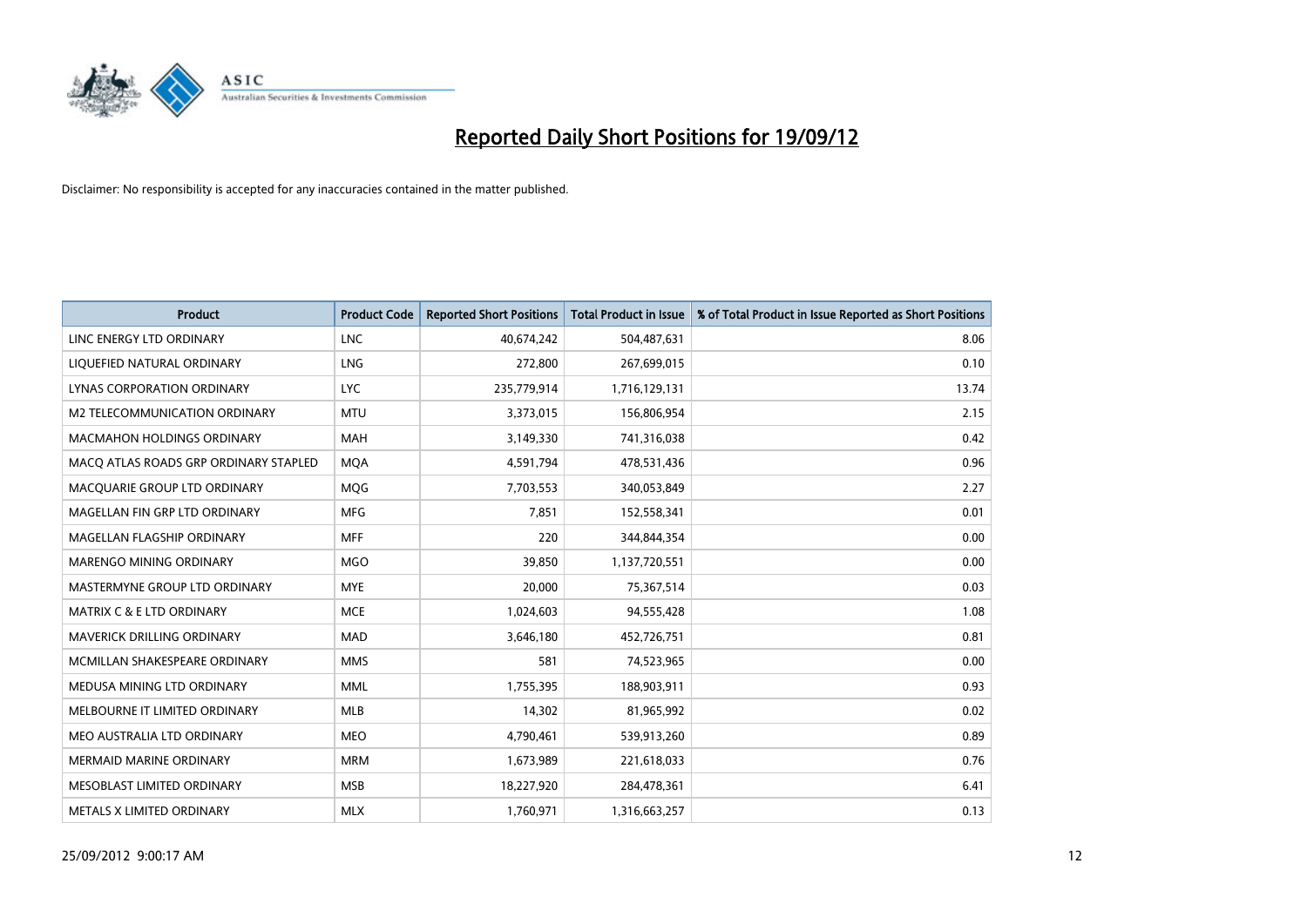

| <b>Product</b>                    | <b>Product Code</b> | <b>Reported Short Positions</b> | <b>Total Product in Issue</b> | % of Total Product in Issue Reported as Short Positions |
|-----------------------------------|---------------------|---------------------------------|-------------------------------|---------------------------------------------------------|
| METCASH LIMITED ORDINARY          | <b>MTS</b>          | 47,722,668                      | 880,704,786                   | 5.42                                                    |
| METGASCO LIMITED ORDINARY         | <b>MEL</b>          | 1,317,034                       | 340,724,302                   | 0.39                                                    |
| METMINCO LIMITED ORDINARY         | <b>MNC</b>          | 13,306                          | 1,749,541,573                 | 0.00                                                    |
| MICLYN EXP OFFSHR ORDINARY        | <b>MIO</b>          | 120,718                         | 278,515,705                   | 0.04                                                    |
| MILTON CORPORATION ORDINARY       | <b>MLT</b>          | 12,800                          | 121,625,655                   | 0.01                                                    |
| MINCOR RESOURCES NL ORDINARY      | <b>MCR</b>          | 1,684,227                       | 188,208,274                   | 0.89                                                    |
| MINERAL DEPOSITS ORDINARY         | <b>MDL</b>          | 388,028                         | 83,538,786                    | 0.46                                                    |
| MINERAL RESOURCES. ORDINARY       | <b>MIN</b>          | 5,522,776                       | 185,006,018                   | 2.99                                                    |
| MIRABELA NICKEL LTD ORDINARY      | <b>MBN</b>          | 12,949,360                      | 876,571,645                   | 1.48                                                    |
| MIRVAC GROUP STAPLED SECURITIES   | <b>MGR</b>          | 22,078,454                      | 3,425,587,451                 | 0.64                                                    |
| MOLOPO ENERGY LTD ORDINARY        | <b>MPO</b>          | 668,977                         | 245,849,711                   | 0.27                                                    |
| MOLY MINES LIMITED ORDINARY       | <b>MOL</b>          | 101                             | 384,893,989                   | 0.00                                                    |
| MONADELPHOUS GROUP ORDINARY       | <b>MND</b>          | 4,983,144                       | 90,625,742                    | 5.50                                                    |
| MORTGAGE CHOICE LTD ORDINARY      | MOC                 | 2,270,632                       | 122,019,572                   | 1.86                                                    |
| <b>MOUNT GIBSON IRON ORDINARY</b> | <b>MGX</b>          | 3,529,651                       | 1,085,728,430                 | 0.33                                                    |
| MURCHISON METALS LTD ORDINARY     | <b>MMX</b>          | 1,757,561                       | 450,427,346                   | 0.39                                                    |
| MYER HOLDINGS LTD ORDINARY        | <b>MYR</b>          | 58,326,747                      | 583,384,551                   | 10.00                                                   |
| MYSTATE LIMITED ORDINARY          | <b>MYS</b>          | 20,682                          | 87,012,663                    | 0.02                                                    |
| NATIONAL AUST, BANK ORDINARY      | <b>NAB</b>          | 10,492,745                      | 2,297,237,138                 | 0.46                                                    |
| NAVITAS LIMITED ORDINARY          | <b>NVT</b>          | 11,263,299                      | 375,318,628                   | 3.00                                                    |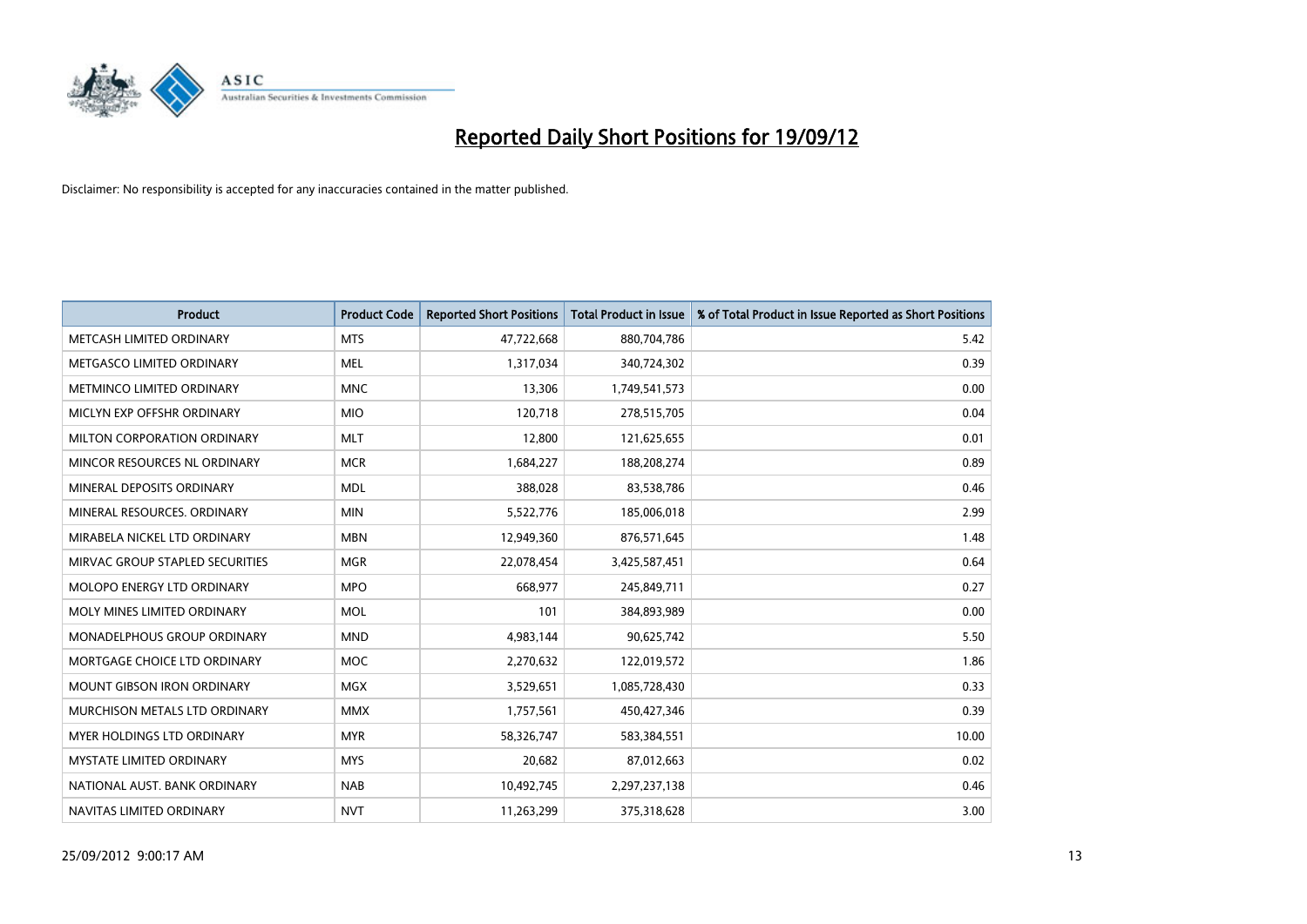

| <b>Product</b>                        | <b>Product Code</b> | <b>Reported Short Positions</b> | <b>Total Product in Issue</b> | % of Total Product in Issue Reported as Short Positions |
|---------------------------------------|---------------------|---------------------------------|-------------------------------|---------------------------------------------------------|
| NEON ENERGY LIMITED ORDINARY          | <b>NEN</b>          | 3,340,469                       | 443,039,518                   | 0.75                                                    |
| NEW HOPE CORPORATION ORDINARY         | <b>NHC</b>          | 3,024,372                       | 830,411,534                   | 0.36                                                    |
| NEWCREST MINING ORDINARY              | <b>NCM</b>          | 3,197,478                       | 765,000,000                   | 0.42                                                    |
| NEWS CORP A NON-VOTING CDI            | <b>NWSLV</b>        | 3,451,891                       | 1,560,164,299                 | 0.22                                                    |
| NEWS CORP B VOTING CDI                | <b>NWS</b>          | 1,453,239                       | 798,520,953                   | 0.18                                                    |
| NEWSAT LIMITED ORDINARY               | <b>NWT</b>          | 67,406                          | 233,052,157                   | 0.03                                                    |
| NEXTDC LIMITED ORDINARY               | <b>NXT</b>          | 2,499,666                       | 150,602,388                   | 1.66                                                    |
| NEXUS ENERGY LIMITED ORDINARY         | <b>NXS</b>          | 2,530,543                       | 1,329,821,159                 | 0.19                                                    |
| NIB HOLDINGS LIMITED ORDINARY         | <b>NHF</b>          | 137,346                         | 439,004,182                   | 0.03                                                    |
| NIDO PETROLEUM ORDINARY               | <b>NDO</b>          | 105,313                         | 1,390,829,818                 | 0.01                                                    |
| NOBLE MINERAL RES ORDINARY            | <b>NMG</b>          | 4,536,497                       | 645,522,952                   | 0.70                                                    |
| NORFOLK GROUP ORDINARY                | <b>NFK</b>          | 350                             | 158,890,730                   | 0.00                                                    |
| NORTHERN IRON LTD ORDINARY            | <b>NFE</b>          | 198,296                         | 369,980,113                   | 0.05                                                    |
| NORTHERN STAR ORDINARY                | <b>NST</b>          | 1,365,271                       | 423,968,168                   | 0.32                                                    |
| NRW HOLDINGS LIMITED ORDINARY         | <b>NWH</b>          | 3,125,503                       | 278,888,011                   | 1.12                                                    |
| NUFARM LIMITED ORDINARY               | <b>NUF</b>          | 6,385,386                       | 262,142,247                   | 2.44                                                    |
| OAKTON LIMITED ORDINARY               | <b>OKN</b>          | 117,931                         | 91,721,874                    | 0.13                                                    |
| OCEANAGOLD CORP. CHESS DEPOSITARY INT | <b>OGC</b>          | 981,828                         | 263,024,376                   | 0.37                                                    |
| OIL SEARCH LTD ORDINARY               | <b>OSH</b>          | 7,131,634                       | 1,331,356,047                 | 0.54                                                    |
| OM HOLDINGS LIMITED ORDINARY          | <b>OMH</b>          | 4,294,609                       | 604,105,150                   | 0.71                                                    |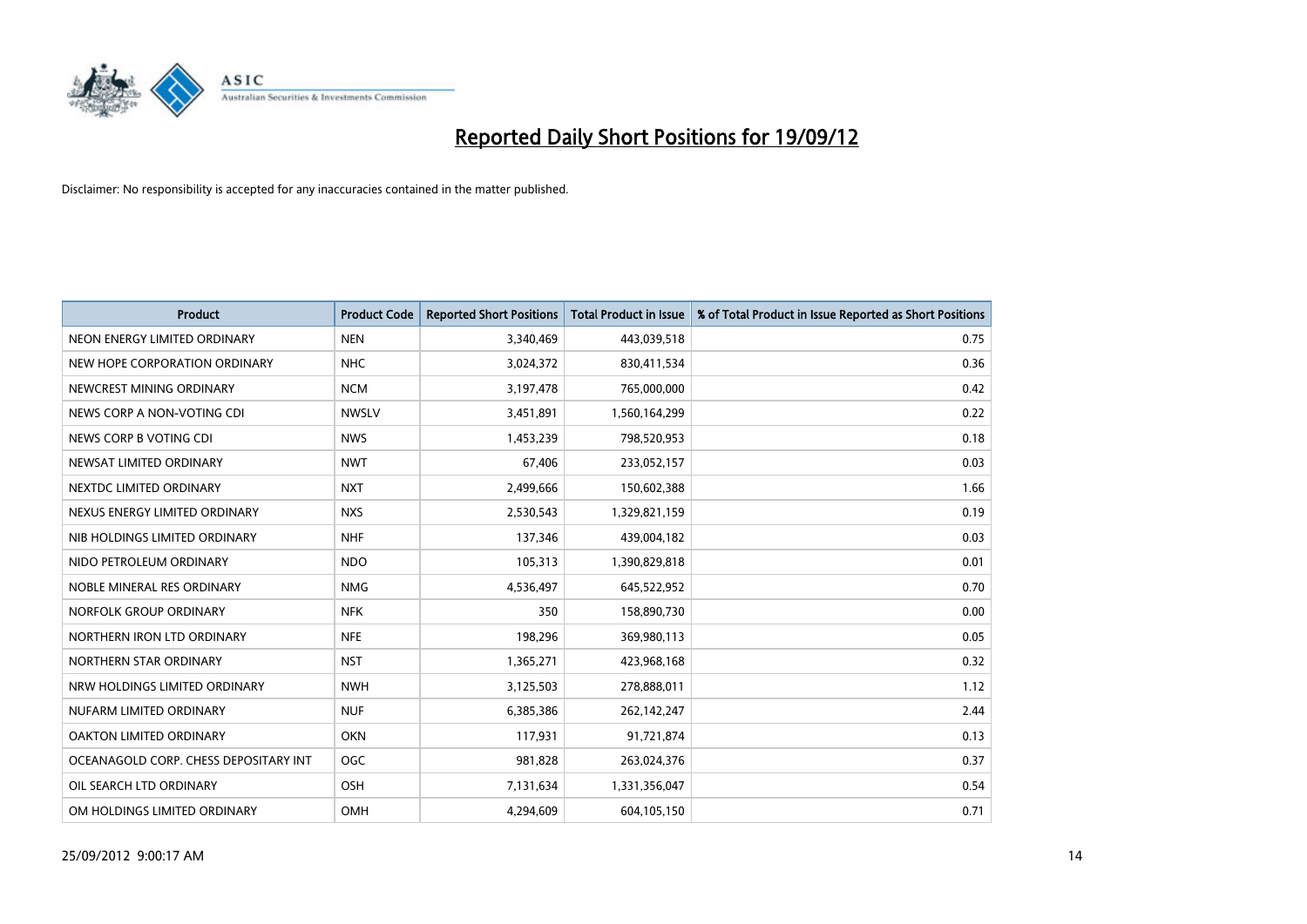

| <b>Product</b>               | <b>Product Code</b> | <b>Reported Short Positions</b> | <b>Total Product in Issue</b> | % of Total Product in Issue Reported as Short Positions |
|------------------------------|---------------------|---------------------------------|-------------------------------|---------------------------------------------------------|
| ORICA LIMITED ORDINARY       | ORI                 | 1,709,800                       | 365,642,802                   | 0.47                                                    |
| ORIGIN ENERGY ORDINARY       | <b>ORG</b>          | 7,484,334                       | 1,090,107,548                 | 0.69                                                    |
| OROCOBRE LIMITED ORDINARY    | <b>ORE</b>          | 24,716                          | 103,195,029                   | 0.02                                                    |
| OROTONGROUP LIMITED ORDINARY | <b>ORL</b>          | 183,955                         | 40,880,902                    | 0.45                                                    |
| OZ MINERALS ORDINARY         | OZL                 | 5,469,612                       | 303,470,022                   | 1.80                                                    |
| PACIFIC BRANDS ORDINARY      | PBG                 | 7,494,048                       | 912,915,695                   | 0.82                                                    |
| PALADIN ENERGY LTD ORDINARY  | <b>PDN</b>          | 69,885,088                      | 836,825,651                   | 8.35                                                    |
| PANAUST LIMITED ORDINARY     | <b>PNA</b>          | 2,559,992                       | 604,599,995                   | 0.42                                                    |
| PANORAMIC RESOURCES ORDINARY | PAN                 | 4,834,212                       | 255,681,195                   | 1.89                                                    |
| PAPERLINX LIMITED ORDINARY   | <b>PPX</b>          | 603,231                         | 609,280,761                   | 0.10                                                    |
| PAPILLON RES LTD ORDINARY    | <b>PIR</b>          | 930,245                         | 247,484,045                   | 0.38                                                    |
| PEET LIMITED ORDINARY        | <b>PPC</b>          | 1,959,011                       | 321,013,141                   | 0.61                                                    |
| PERILYA LIMITED ORDINARY     | PEM                 | 137,659                         | 769,316,426                   | 0.02                                                    |
| PERPETUAL LIMITED ORDINARY   | <b>PPT</b>          | 2,221,618                       | 41,980,678                    | 5.29                                                    |
| PERSEUS MINING LTD ORDINARY  | PRU                 | 10,183,761                      | 457,962,088                   | 2.22                                                    |
| PHARMAXIS LTD ORDINARY       | <b>PXS</b>          | 5,606,520                       | 307,888,389                   | 1.82                                                    |
| PLATINUM ASSET ORDINARY      | <b>PTM</b>          | 10,346,268                      | 561,347,878                   | 1.84                                                    |
| PLATINUM AUSTRALIA ORDINARY  | <b>PLA</b>          | 836,127                         | 504,968,043                   | 0.17                                                    |
| PMI GOLD CORP CDI 1:1        | <b>PVM</b>          | 113,036                         | 73,075,149                    | 0.15                                                    |
| PMP LIMITED ORDINARY         | <b>PMP</b>          | 146,219                         | 323,781,124                   | 0.05                                                    |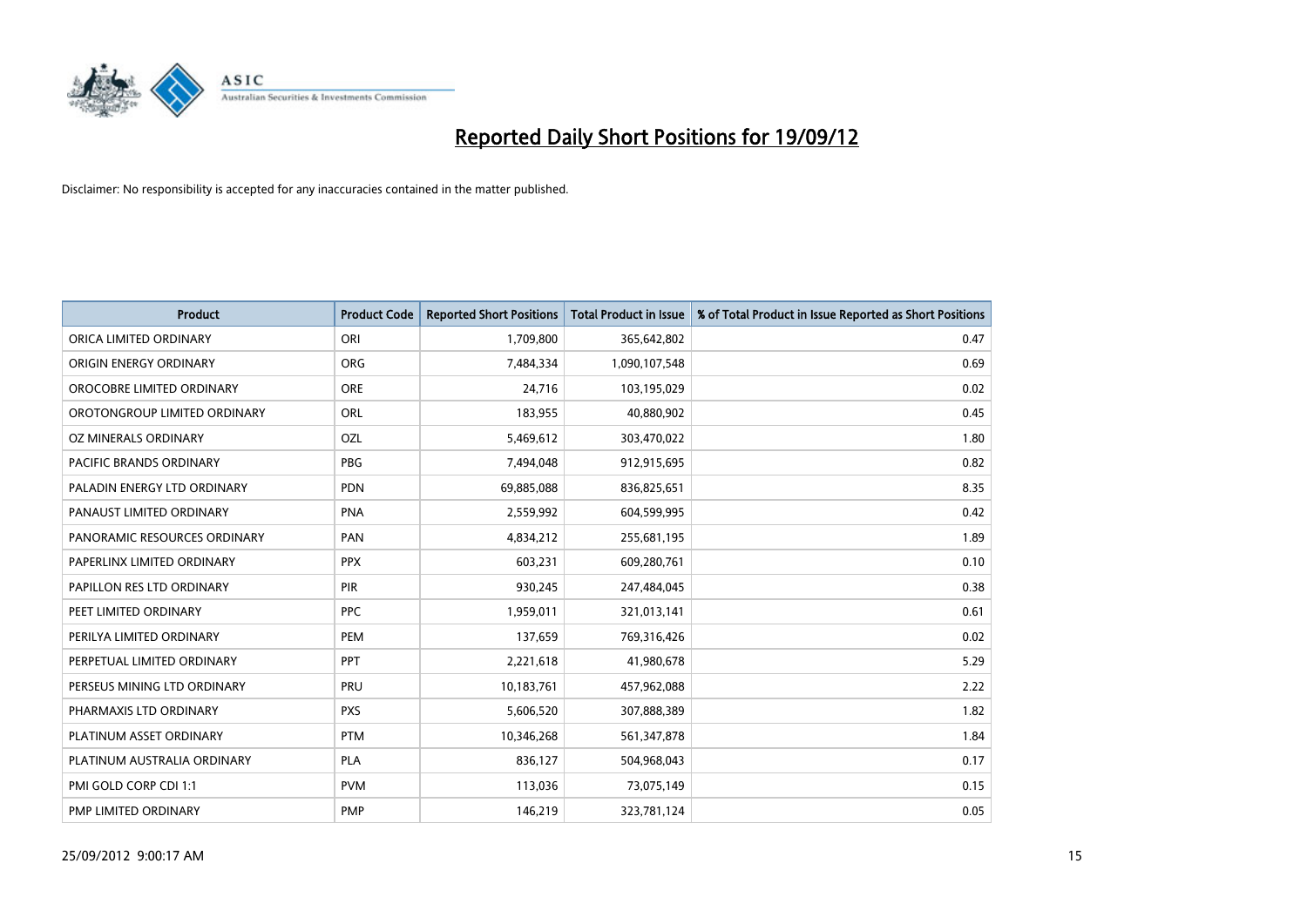

| <b>Product</b>                      | <b>Product Code</b> | <b>Reported Short Positions</b> | <b>Total Product in Issue</b> | % of Total Product in Issue Reported as Short Positions |
|-------------------------------------|---------------------|---------------------------------|-------------------------------|---------------------------------------------------------|
| PREMIER INVESTMENTS ORDINARY        | <b>PMV</b>          | 715,812                         | 155,260,478                   | 0.46                                                    |
| PRIMA BIOMED LTD ORDINARY           | <b>PRR</b>          | 4,891,393                       | 1,066,063,388                 | 0.46                                                    |
| PRIMARY HEALTH CARE ORDINARY        | <b>PRY</b>          | 21,893,075                      | 501,717,314                   | 4.36                                                    |
| PRIMEAG AUSTRALIA ORDINARY          | PAG                 | 77,369                          | 266,394,444                   | 0.03                                                    |
| PROGRAMMED ORDINARY                 | <b>PRG</b>          | 488,059                         | 118,175,280                   | 0.41                                                    |
| <b>QANTAS AIRWAYS ORDINARY</b>      | QAN                 | 21,586,520                      | 2,265,123,620                 | 0.95                                                    |
| OBE INSURANCE GROUP ORDINARY        | <b>OBE</b>          | 56,028,863                      | 1,181,684,901                 | 4.74                                                    |
| OR NATIONAL LIMITED ORDINARY        | <b>ORN</b>          | 15,554,117                      | 2,440,000,000                 | 0.64                                                    |
| ORXPHARMA LTD ORDINARY              | <b>ORX</b>          | 96,676                          | 144,577,206                   | 0.07                                                    |
| <b>QUBE LOGISTICS HLDG ORDINARY</b> | <b>QUB</b>          | 6,717,981                       | 921,407,185                   | 0.73                                                    |
| RAMELIUS RESOURCES ORDINARY         | <b>RMS</b>          | 3,231,647                       | 336,256,949                   | 0.96                                                    |
| RAMSAY HEALTH CARE ORDINARY         | <b>RHC</b>          | 2,258,924                       | 202,081,252                   | 1.12                                                    |
| <b>REA GROUP ORDINARY</b>           | <b>REA</b>          | 275,508                         | 131,714,699                   | 0.21                                                    |
| <b>RECKON LIMITED ORDINARY</b>      | <b>RKN</b>          | 570,058                         | 129,488,015                   | 0.44                                                    |
| <b>RED 5 LIMITED ORDINARY</b>       | <b>RED</b>          | 84,716                          | 135,488,008                   | 0.06                                                    |
| RED EMPEROR RESOURCE ORDINARY       | <b>RMP</b>          | 4,500                           | 266,234,221                   | 0.00                                                    |
| RED FORK ENERGY ORDINARY            | <b>RFE</b>          | 814,738                         | 384,951,719                   | 0.21                                                    |
| REDBANK ENERGY LTD ORDINARY         | AEJ                 | 13                              | 786,287                       | 0.00                                                    |
| REECE AUSTRALIA LTD. ORDINARY       | <b>REH</b>          | 5,001                           | 99,600,000                    | 0.01                                                    |
| REED RESOURCES LTD ORDINARY         | <b>RDR</b>          | 49,800                          | 464,112,073                   | 0.01                                                    |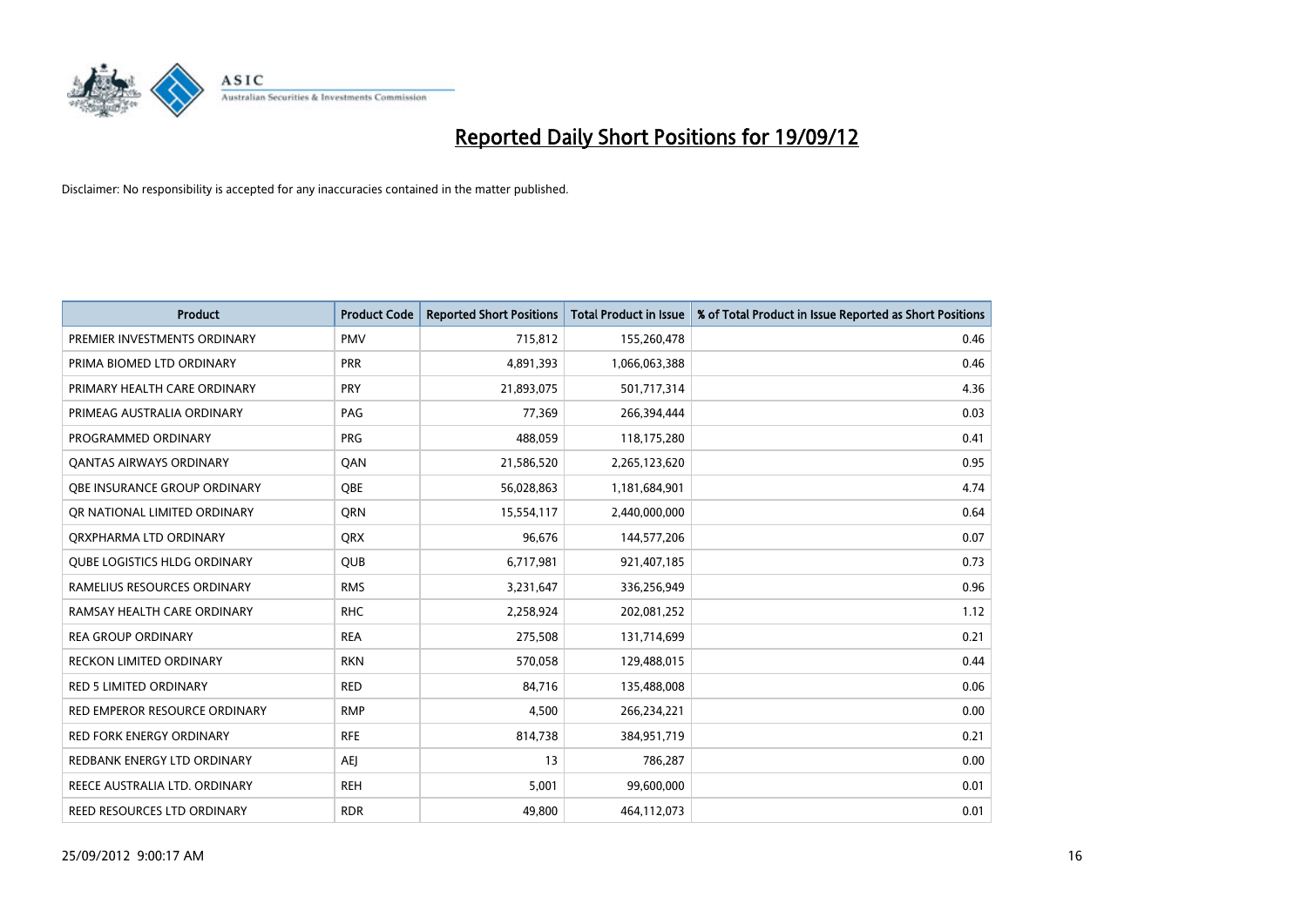

| <b>Product</b>                   | <b>Product Code</b> | <b>Reported Short Positions</b> | <b>Total Product in Issue</b> | % of Total Product in Issue Reported as Short Positions |
|----------------------------------|---------------------|---------------------------------|-------------------------------|---------------------------------------------------------|
| <b>REGIS RESOURCES ORDINARY</b>  | <b>RRL</b>          | 552,433                         | 453,865,720                   | 0.12                                                    |
| RESMED INC CDI 10:1              | <b>RMD</b>          | 1,599,557                       | 1,556,242,300                 | 0.10                                                    |
| <b>RESOLUTE MINING ORDINARY</b>  | <b>RSG</b>          | 1,630,621                       | 628,628,623                   | 0.26                                                    |
| RESOURCE GENERATION ORDINARY     | <b>RES</b>          | 173                             | 262,895,652                   | 0.00                                                    |
| REVERSE CORP LIMITED ORDINARY    | <b>REF</b>          | 100                             | 92,382,175                    | 0.00                                                    |
| REX MINERALS LIMITED ORDINARY    | <b>RXM</b>          | 461,041                         | 188,907,284                   | 0.24                                                    |
| RHG LIMITED ORDINARY             | <b>RHG</b>          | 35,270                          | 308,483,177                   | 0.01                                                    |
| <b>RIALTO ENERGY ORDINARY</b>    | <b>RIA</b>          | 41                              | 672,259,992                   | 0.00                                                    |
| RIO TINTO LIMITED ORDINARY       | <b>RIO</b>          | 17,841,577                      | 435,758,720                   | 4.09                                                    |
| ROC OIL COMPANY ORDINARY         | <b>ROC</b>          | 1,466,362                       | 683,235,552                   | 0.21                                                    |
| ROCKLANDS RICH. LTD ORDINARY     | <b>RCI</b>          | 7,010,000                       | 388,203,917                   | 1.81                                                    |
| <b>RURALCO HOLDINGS ORDINARY</b> | <b>RHL</b>          | 12,000                          | 55,019,284                    | 0.02                                                    |
| SABRE RESOURCES ORDINARY         | <b>SBR</b>          | 185,000                         | 180,472,228                   | 0.10                                                    |
| SAI GLOBAL LIMITED ORDINARY      | SAI                 | 3,078,198                       | 204,833,377                   | 1.50                                                    |
| SALMAT LIMITED ORDINARY          | <b>SLM</b>          | 2,267,880                       | 159,802,174                   | 1.42                                                    |
| SAMSON OIL & GAS LTD ORDINARY    | SSN                 | 2,558,588                       | 1,794,893,559                 | 0.14                                                    |
| SANDFIRE RESOURCES ORDINARY      | <b>SFR</b>          | 4,113,396                       | 151,557,635                   | 2.71                                                    |
| <b>SANTOS LTD ORDINARY</b>       | <b>STO</b>          | 4,865,293                       | 953,052,867                   | 0.51                                                    |
| SARACEN MINERAL ORDINARY         | <b>SAR</b>          | 4,263,559                       | 594,815,640                   | 0.72                                                    |
| SEDGMAN LIMITED ORDINARY         | <b>SDM</b>          | 53,355                          | 215,512,930                   | 0.02                                                    |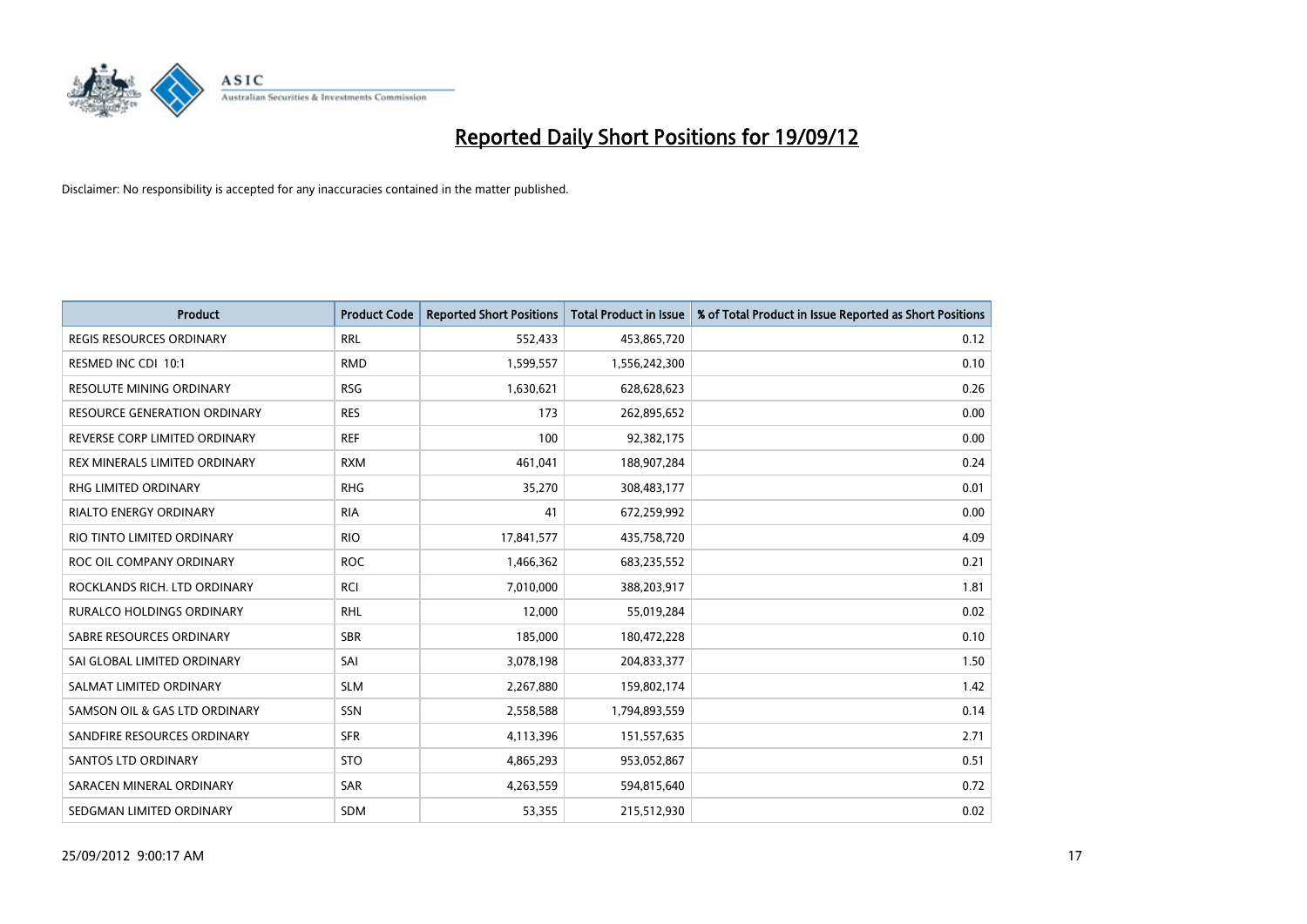

| <b>Product</b>                           | <b>Product Code</b> | <b>Reported Short Positions</b> | <b>Total Product in Issue</b> | % of Total Product in Issue Reported as Short Positions |
|------------------------------------------|---------------------|---------------------------------|-------------------------------|---------------------------------------------------------|
| SEEK LIMITED ORDINARY                    | <b>SEK</b>          | 9,113,532                       | 337,101,307                   | 2.70                                                    |
| SENEX ENERGY LIMITED ORDINARY            | SXY                 | 3,701,493                       | 1,139,734,837                 | 0.32                                                    |
| SERVCORP LIMITED ORDINARY                | SRV                 | 42,718                          | 98,440,807                    | 0.04                                                    |
| SERVICE STREAM ORDINARY                  | <b>SSM</b>          | 400                             | 283,418,867                   | 0.00                                                    |
| SEVEN GROUP HOLDINGS ORDINARY            | <b>SVW</b>          | 1,771,909                       | 307,410,281                   | 0.58                                                    |
| SEVEN WEST MEDIA LTD ORDINARY            | <b>SWM</b>          | 18,575,729                      | 999,160,872                   | 1.86                                                    |
| SIGMA PHARMACEUTICAL ORDINARY            | <b>SIP</b>          | 5,386,092                       | 1,186,303,520                 | 0.45                                                    |
| SILEX SYSTEMS ORDINARY                   | <b>SLX</b>          | 702,976                         | 170,143,997                   | 0.41                                                    |
| SILVER LAKE RESOURCE ORDINARY            | <b>SLR</b>          | 11,115,973                      | 225,493,476                   | 4.93                                                    |
| SIMS METAL MGMT LTD ORDINARY             | <b>SGM</b>          | 7,962,816                       | 204,276,630                   | 3.90                                                    |
| SINGAPORE TELECOMM. CHESS DEPOSITARY INT | SGT                 | 12,533,794                      | 145, 123, 714                 | 8.64                                                    |
| SIRTEX MEDICAL ORDINARY                  | <b>SRX</b>          | 396                             | 55,768,136                    | 0.00                                                    |
| SKILLED GROUP LTD ORDINARY               | <b>SKE</b>          | 1,071,573                       | 233,487,276                   | 0.46                                                    |
| <b>SKY NETWORK ORDINARY</b>              | <b>SKT</b>          | 4.000                           | 389,139,785                   | 0.00                                                    |
| <b>SLATER &amp; GORDON ORDINARY</b>      | <b>SGH</b>          | 1,001                           | 168,600,731                   | 0.00                                                    |
| SMS MANAGEMENT, ORDINARY                 | <b>SMX</b>          | 881,808                         | 68,900,456                    | 1.28                                                    |
| SONIC HEALTHCARE ORDINARY                | <b>SHL</b>          | 4,852,032                       | 392,649,875                   | 1.24                                                    |
| SOUL PATTINSON (W.H) ORDINARY            | SOL                 | 13,158                          | 239,395,320                   | 0.01                                                    |
| SOUTH BOULDER MINES ORDINARY             | <b>STB</b>          | 108,590                         | 126,732,826                   | 0.09                                                    |
| SP AUSNET STAPLED SECURITIES             | <b>SPN</b>          | 3,153,262                       | 3,339,620,165                 | 0.09                                                    |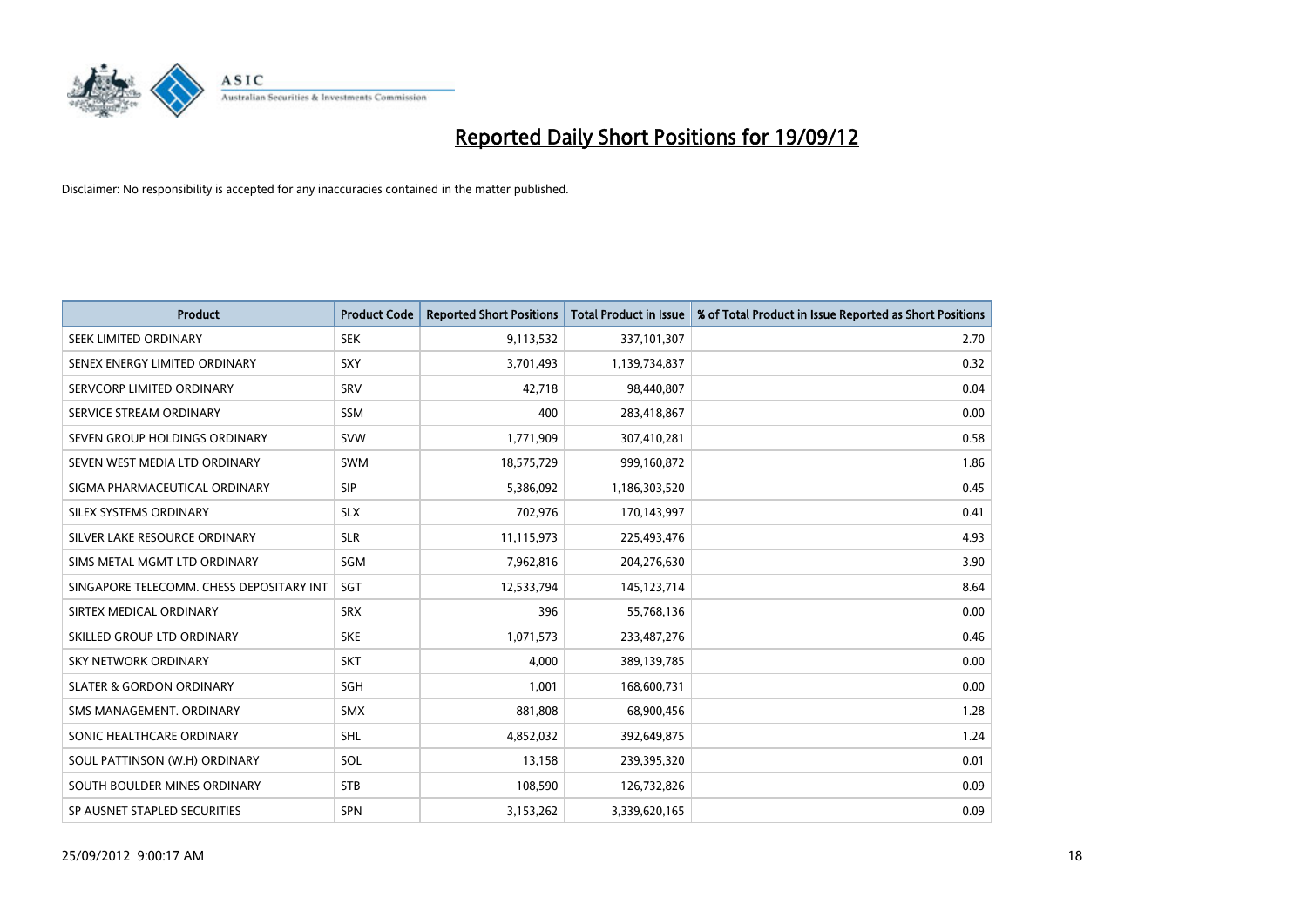

| <b>Product</b>                           | <b>Product Code</b> | <b>Reported Short Positions</b> | <b>Total Product in Issue</b> | % of Total Product in Issue Reported as Short Positions |
|------------------------------------------|---------------------|---------------------------------|-------------------------------|---------------------------------------------------------|
| SPARK INFRASTRUCTURE STAPLED NOTE & UNIT | SKI                 | 37,878,780                      | 1,326,734,264                 | 2.86                                                    |
| SPDR 200 FUND ETF UNITS                  | <b>STW</b>          | 8,728                           | 49,359,567                    | 0.02                                                    |
| SPECIALTY FASHION ORDINARY               | <b>SFH</b>          | 2,439,121                       | 192,236,121                   | 1.27                                                    |
| ST BARBARA LIMITED ORDINARY              | <b>SBM</b>          | 4,626,768                       | 488,074,077                   | 0.95                                                    |
| STANMORE COAL LTD ORDINARY               | <b>SMR</b>          | 32,870                          | 179,409,108                   | 0.02                                                    |
| STARPHARMA HOLDINGS ORDINARY             | SPL                 | 3,614,922                       | 283,515,060                   | 1.28                                                    |
| STHN CROSS MEDIA ORDINARY                | <b>SXL</b>          | 20,330,372                      | 704,858,525                   | 2.88                                                    |
| STOCKLAND UNITS/ORD STAPLED              | <b>SGP</b>          | 11,163,999                      | 2,203,157,963                 | 0.51                                                    |
| STRAITS RES LTD. ORDINARY                | SRO                 | 725,689                         | 456,529,474                   | 0.16                                                    |
| STRAITS RES LTD. RTS26-SEP-12 FORUS      | <b>SROR</b>         | 172,735                         | 707,620,685                   | 0.02                                                    |
| STW COMMUNICATIONS ORDINARY              | SGN                 | 51,177                          | 362,798,351                   | 0.01                                                    |
| SUNCORP GROUP LTD ORDINARY               | <b>SUN</b>          | 8,901,788                       | 1,286,600,980                 | 0.69                                                    |
| SUNDANCE ENERGY ORDINARY                 | <b>SEA</b>          | 25,219                          | 277,098,474                   | 0.01                                                    |
| SUNDANCE RESOURCES ORDINARY              | <b>SDL</b>          | 3,131,849                       | 3,049,577,034                 | 0.10                                                    |
| SUNLAND GROUP LTD ORDINARY               | <b>SDG</b>          | 18,391                          | 196,717,811                   | 0.01                                                    |
| SUPER RET REP LTD ORDINARY               | <b>SUL</b>          | 618,034                         | 196,382,811                   | 0.31                                                    |
| SYD AIRPORT STAPLED US PROHIBIT.         | <b>SYD</b>          | 14,374,178                      | 1,861,210,782                 | 0.77                                                    |
| SYRAH RESOURCES ORDINARY                 | <b>SYR</b>          | 32,592                          | 126,723,021                   | 0.03                                                    |
| TABCORP HOLDINGS LTD ORDINARY            | <b>TAH</b>          | 10,632,085                      | 730,113,969                   | 1.46                                                    |
| TANAMI GOLD NL ORDINARY                  | <b>TAM</b>          | 309,916                         | 261,132,677                   | 0.12                                                    |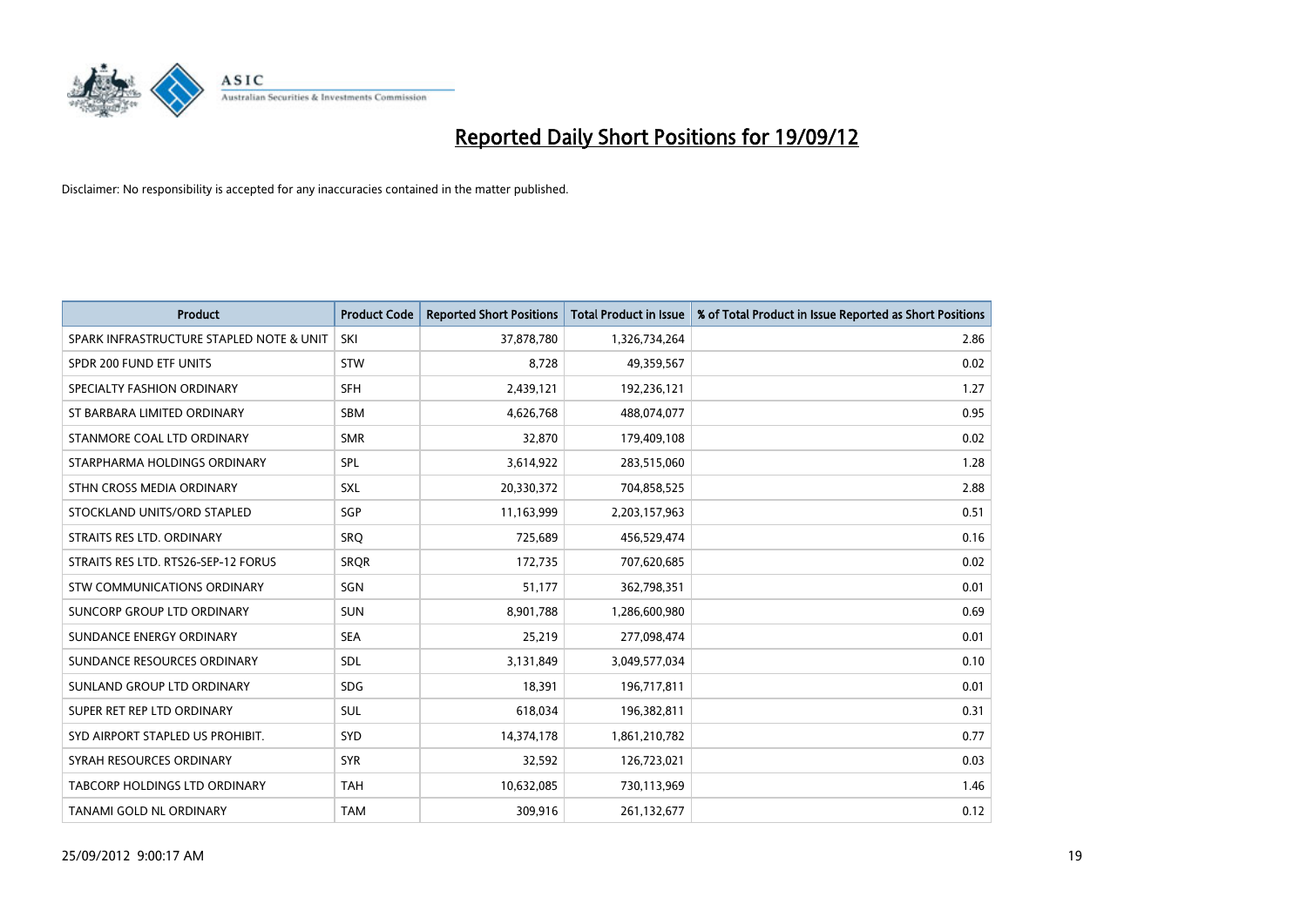

| <b>Product</b>                       | <b>Product Code</b> | <b>Reported Short Positions</b> | <b>Total Product in Issue</b> | % of Total Product in Issue Reported as Short Positions |
|--------------------------------------|---------------------|---------------------------------|-------------------------------|---------------------------------------------------------|
| TAP OIL LIMITED ORDINARY             | <b>TAP</b>          | 635,406                         | 241,295,311                   | 0.26                                                    |
| TASSAL GROUP LIMITED ORDINARY        | <b>TGR</b>          | 400,314                         | 146,304,404                   | 0.27                                                    |
| <b>TATTS GROUP LTD ORDINARY</b>      | <b>TTS</b>          | 7,853,884                       | 1,363,158,853                 | 0.58                                                    |
| TELECOM CORPORATION ORDINARY         | <b>TEL</b>          | 13,979,882                      | 1,857,371,891                 | 0.75                                                    |
| <b>TELSTRA CORPORATION, ORDINARY</b> | <b>TLS</b>          | 21,172,011                      | 12,443,074,357                | 0.17                                                    |
| TEN NETWORK HOLDINGS ORDINARY        | <b>TEN</b>          | 91,129,181                      | 1,437,204,873                 | 6.34                                                    |
| TERANGA GOLD CORP CDI 1:1            | <b>TGZ</b>          | 103,990                         | 162,538,320                   | 0.06                                                    |
| TEXON PETROLEUM LTD ORDINARY         | <b>TXN</b>          | 65,515                          | 245,039,848                   | 0.03                                                    |
| TFS CORPORATION LTD ORDINARY         | <b>TFC</b>          |                                 | 279,621,829                   | 0.00                                                    |
| THE REJECT SHOP ORDINARY             | <b>TRS</b>          | 2,671,085                       | 26,092,220                    | 10.24                                                   |
| THORN GROUP LIMITED ORDINARY         | <b>TGA</b>          | 96,380                          | 146,374,703                   | 0.07                                                    |
| <b>TIGER RESOURCES ORDINARY</b>      | <b>TGS</b>          | 3,722,981                       | 673,470,269                   | 0.55                                                    |
| TOLL HOLDINGS LTD ORDINARY           | <b>TOL</b>          | 19,317,565                      | 717,133,875                   | 2.69                                                    |
| TOX FREE SOLUTIONS ORDINARY          | <b>TOX</b>          | 51,240                          | 115,311,608                   | 0.04                                                    |
| TPG TELECOM LIMITED ORDINARY         | <b>TPM</b>          | 2,076,693                       | 793,808,141                   | 0.26                                                    |
| TRADE ME GROUP ORDINARY              | <b>TME</b>          | 31,385                          | 395,745,510                   | 0.01                                                    |
| TRANSFIELD SERVICES ORDINARY         | <b>TSE</b>          | 6,270,892                       | 517,878,468                   | 1.21                                                    |
| TRANSPACIFIC INDUST. ORDINARY        | <b>TPI</b>          | 4,900,830                       | 1,578,528,702                 | 0.31                                                    |
| TRANSURBAN GROUP TRIPLE STAPLED SEC. | <b>TCL</b>          | 8,085,338                       | 1,461,665,097                 | 0.55                                                    |
| TREASURY WINE ESTATE ORDINARY        | <b>TWE</b>          | 12,701,668                      | 647, 227, 144                 | 1.96                                                    |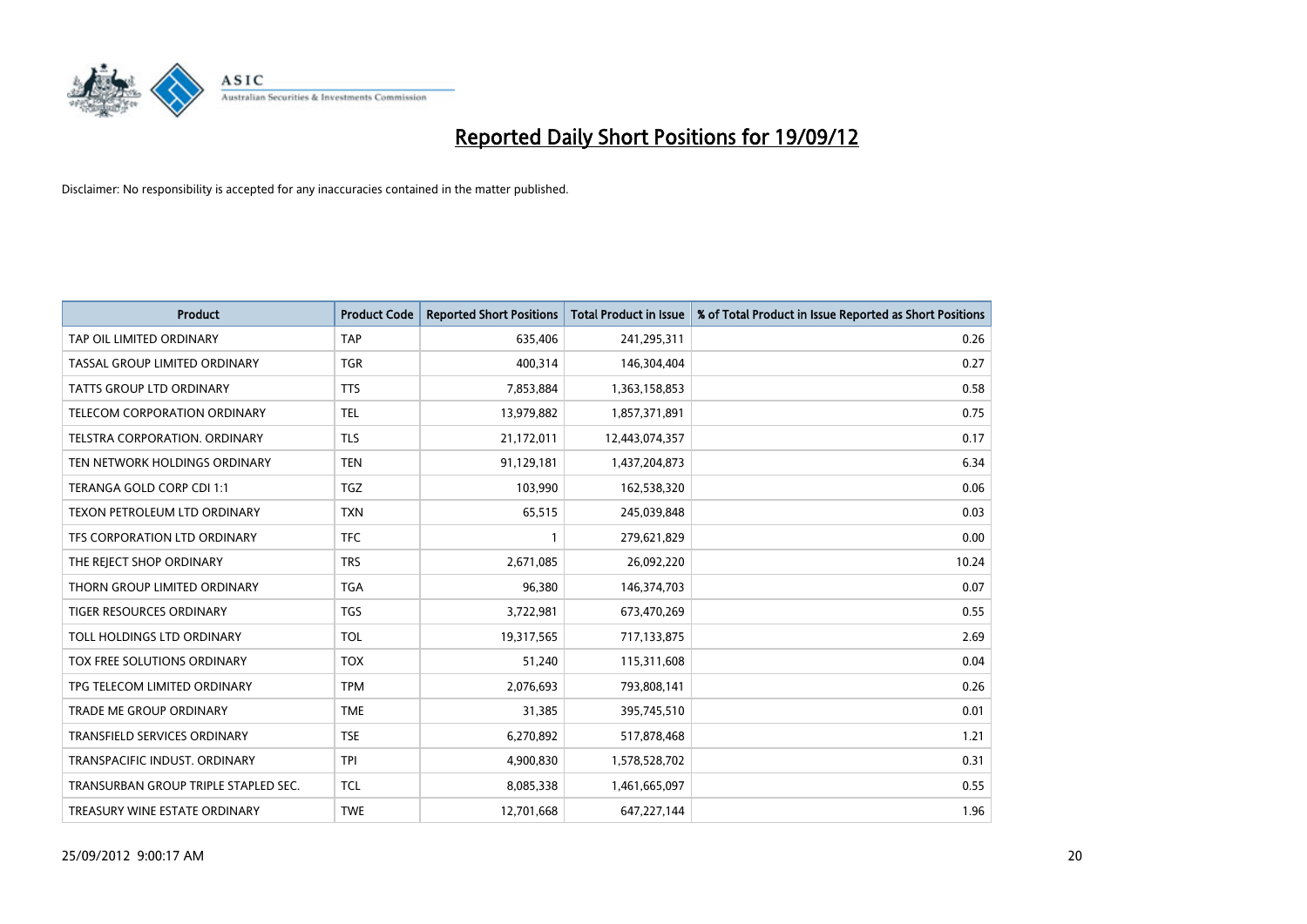

| <b>Product</b>                         | <b>Product Code</b> | <b>Reported Short Positions</b> | <b>Total Product in Issue</b> | % of Total Product in Issue Reported as Short Positions |
|----------------------------------------|---------------------|---------------------------------|-------------------------------|---------------------------------------------------------|
| TROY RESOURCES LTD ORDINARY            | <b>TRY</b>          | 376,757                         | 90,458,649                    | 0.42                                                    |
| UGL LIMITED ORDINARY                   | <b>UGL</b>          | 6,683,155                       | 166,315,038                   | 4.02                                                    |
| <b>UNILIFE CORPORATION CDI 6:1</b>     | <b>UNS</b>          | 186,653                         | 253,416,456                   | 0.07                                                    |
| UXC LIMITED ORDINARY                   | <b>UXC</b>          | 701,863                         | 305,585,913                   | 0.23                                                    |
| <b>VENTURE MINERALS ORDINARY</b>       | <b>VMS</b>          | 135,674                         | 261,880,138                   | 0.05                                                    |
| <b>VILLAGE ROADSHOW LTD ORDINARY</b>   | <b>VRL</b>          | 34,740                          | 153,256,423                   | 0.02                                                    |
| <b>VIRGIN AUS HLDG LTD ORDINARY</b>    | <b>VAH</b>          | 38,068,458                      | 2,210,197,600                 | 1.72                                                    |
| VITERRA INC CDI 1:1                    | <b>VTA</b>          | 10                              | 68,629,939                    | 0.00                                                    |
| VNGD ALL-WORLD EX-US CDI 1:1           | <b>VEU</b>          | 2,652                           | 1,167,777                     | 0.23                                                    |
| <b>VOCUS COMMS LTD ORDINARY</b>        | <b>VOC</b>          | 22,799                          | 74,359,392                    | 0.03                                                    |
| WAH NAM INT HLDG LTD ORDINARY          | <b>WNI</b>          | 91,872                          | 7,224,094,327                 | 0.00                                                    |
| <b>WATPAC LIMITED ORDINARY</b>         | <b>WTP</b>          | 8,927                           | 184,332,526                   | 0.00                                                    |
| <b>WDS LIMITED ORDINARY</b>            | <b>WDS</b>          | 7                               | 144,740,614                   | 0.00                                                    |
| <b>WEBIET LIMITED ORDINARY</b>         | <b>WEB</b>          | 2,127                           | 71,065,929                    | 0.00                                                    |
| <b>WESFARMERS LIMITED ORDINARY</b>     | <b>WES</b>          | 29,179,206                      | 1,006,582,930                 | 2.90                                                    |
| WESFARMERS LIMITED PARTIALLY PROTECTED | <b>WESN</b>         | 1,514,799                       | 150,555,880                   | 1.01                                                    |
| WESTERN AREAS NL ORDINARY              | <b>WSA</b>          | 13,686,536                      | 179,735,899                   | 7.61                                                    |
| WESTERN DESERT RES. ORDINARY           | <b>WDR</b>          | 88,338                          | 321,146,029                   | 0.03                                                    |
| WESTFIELD GROUP ORD/UNIT STAPLED SEC   | <b>WDC</b>          | 7,047,303                       | 2,252,921,141                 | 0.31                                                    |
| WESTFIELD RETAIL TST UNIT STAPLED      | <b>WRT</b>          | 24,073,174                      | 3,054,166,195                 | 0.79                                                    |